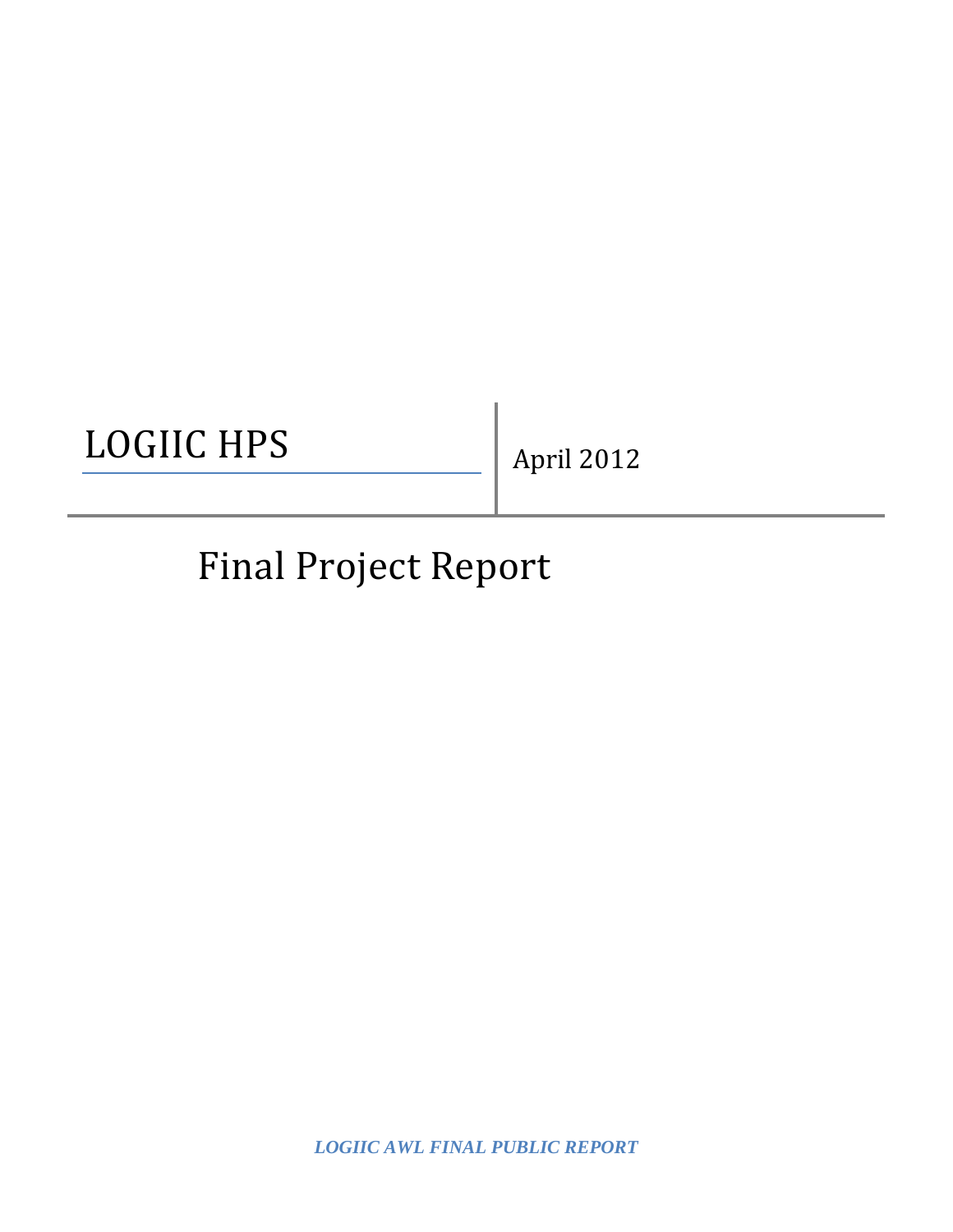## <span id="page-1-0"></span>**REVISION HISTORY**

| Version | Author | Date |
|---------|--------|------|
|         |        |      |
|         |        |      |
|         |        |      |
|         |        |      |
|         |        |      |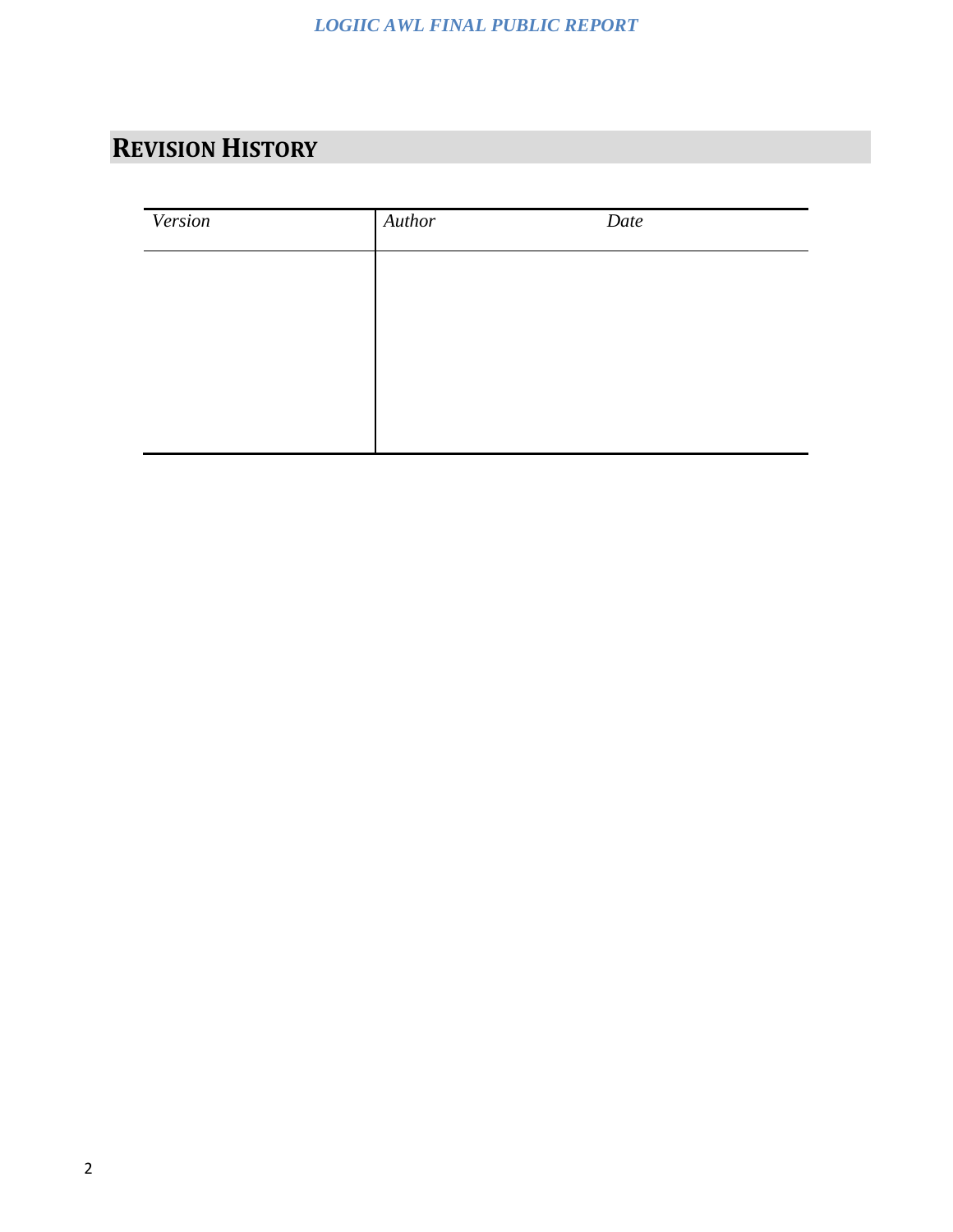## **DISTRIBUTION**

<span id="page-2-0"></span>This report is approved by U.S. Department of Homeland Security and the LOGIIC Executive Committee for unlimited public distribution.

All content copyright of The Automation Federation 2012. All rights reserved.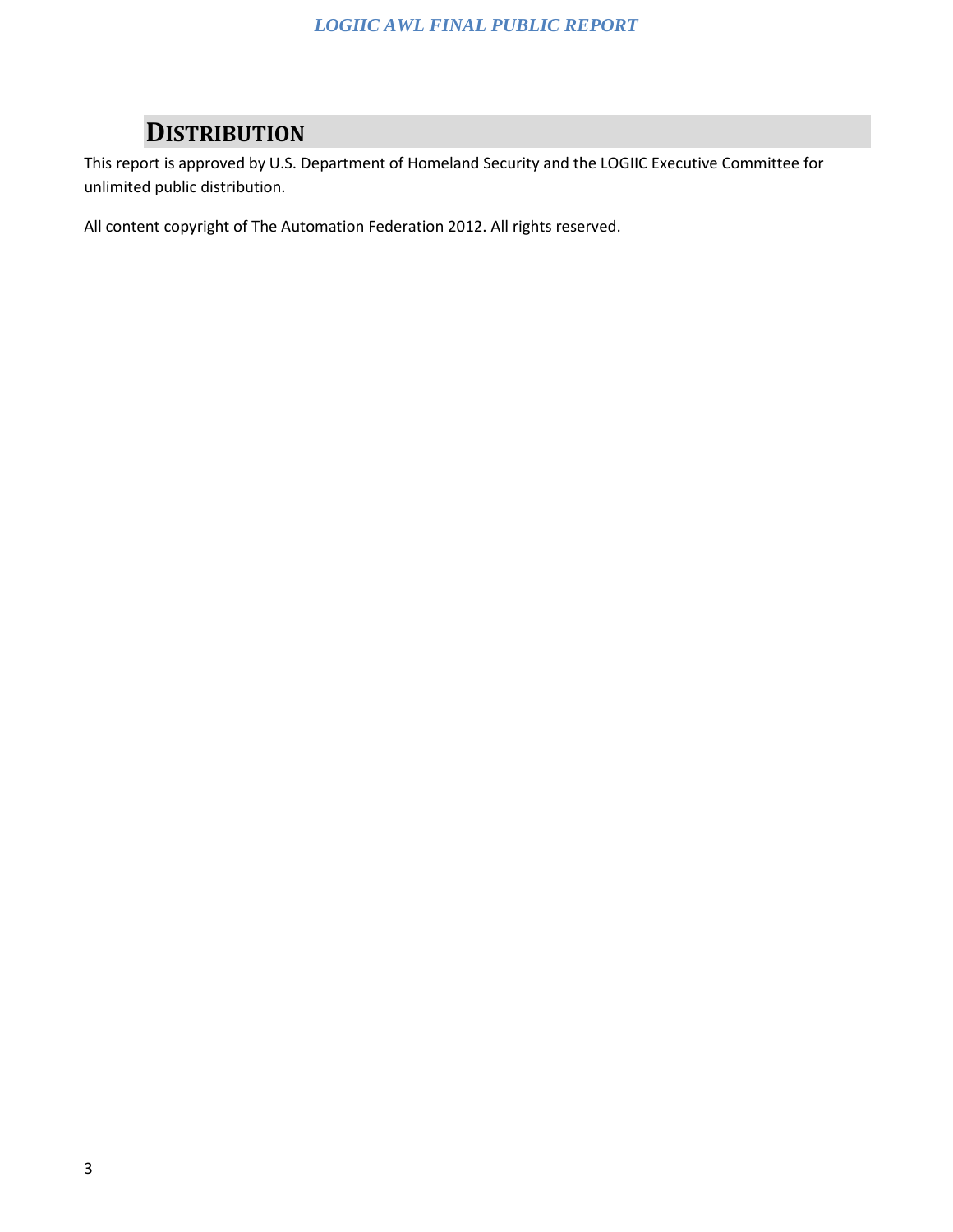## **ABSTRACT**

<span id="page-3-1"></span>The LOGIIC<sup>[1](#page-3-0)</sup> consortium was established by members of the oil and gas industry in partnership with the Cybersecurity Research and Development Center (CSRDC) of the U.S. Department of Homeland Security, Science and Technology Directorate (DHS S&T) to review and study cybersecurity issues in Industrial Control Systems (ICS) impacting safety and business performance as they pertain to the oil and gas sector. LOGIIC has sponsored research initiatives that involve the interests of oil and gas sector stakeholders.

Protection of ICS process control data, networks, applications, and host operating systems, particularly in multivendor environments, is a critical, ongoing requirement for the oil and gas sector. The threat to a control system's availability and integrity is real. Attack methods and tactics are diverse. These are evidenced by the recent Stuxnet and Duqu attacks. A loss of control over a critical control process potentially could result in loss of life, personnel injury, environmental impact, facility damage, production loss, and economic cost. System maintenance and protection increasingly centers on patching vulnerable automation software and operating systems, which often are implemented only infrequently. Many of these systems have reached end-of-life, are unsupported by the vendor, or lack economic basis for replacement. This situation presents a formidable challenge to asset owners demanding process automation reliability.

The availability of advanced and integrated host system protection technologies, complemented by a new alternative in the classic approach to maintaining system security, is worth considering as an alternative or supplemental approach to existing host protection strategies. In 2011, the LOGIIC program launched a Host Protection Strategies project to evaluate host-based cybersecurity technologies for use in a process control environment. Specifically, application whitelisting (AWL) technology was evaluated against a set of established criteria that support continuity of operations in critical system environments by providing strong cybersecurity.

Application whitelisting is a security technology that will maintain a list of executable files, and will flag or deny the execution of a file that is not on the list, depending on policy settings. AWL technology provides a mechanism to preserve a system by protecting against unauthorized file execution. Advanced memory and device protection is available in different capacities depending on the AWL product selected. Although AWL provides strong protection against file execution, it cannot guarantee protection against zero-day threats that may incorporate advanced memory attacks and leverage unpatched, third-party vulnerabilities. AWL should be considered as one tool in a comprehensive security plan for the operational environment. AWL requires planning to deploy the solution, and additional resources to maintain the solution. It may offer some risk mitigation for older systems with no anti-virus and/or systems that cannot apply operating system maintenance in a timely manner.

AWL is a host protection strategy that may provide many system-level benefits. The assessments conducted under this project indicate that AWL was effective at stopping malware in the environments that were tested, including those where AV updates are not readily available or where other security controls are not feasible. AWL does require planning, implementation, and maintenance. Including AWL in an organization's overall

<span id="page-3-0"></span> $1$  LOGIIC - Linking the Oil and Gas Industry to Improve Cybersecurity.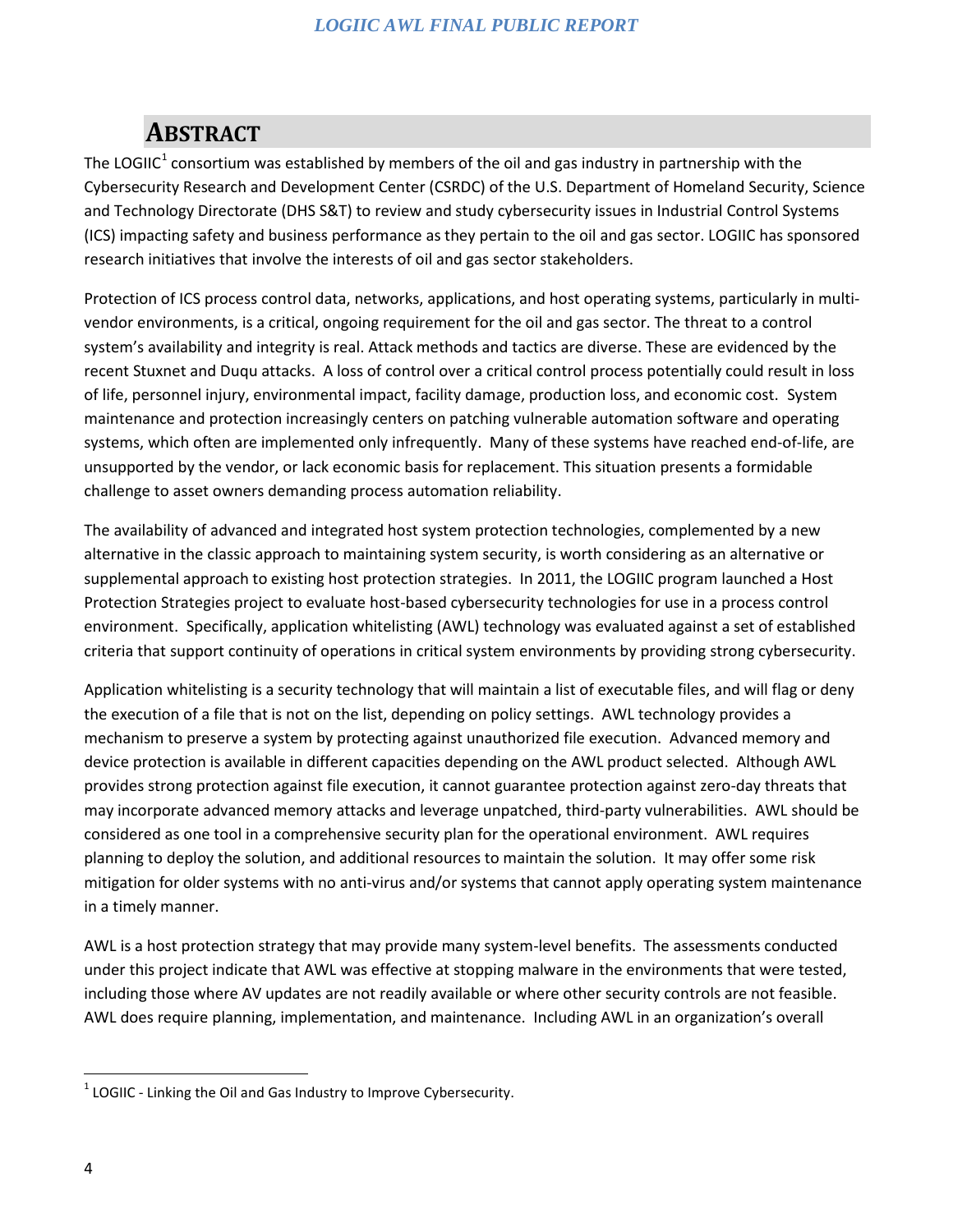security plan should support the overarching objectives of the operational environment with clear cost, incident prevention, and long-term protective benefits.

This report presents findings of the LOGIIC program regarding application whitelisting, key attributes to its use in an ICS environment, and general conclusions about its implementation.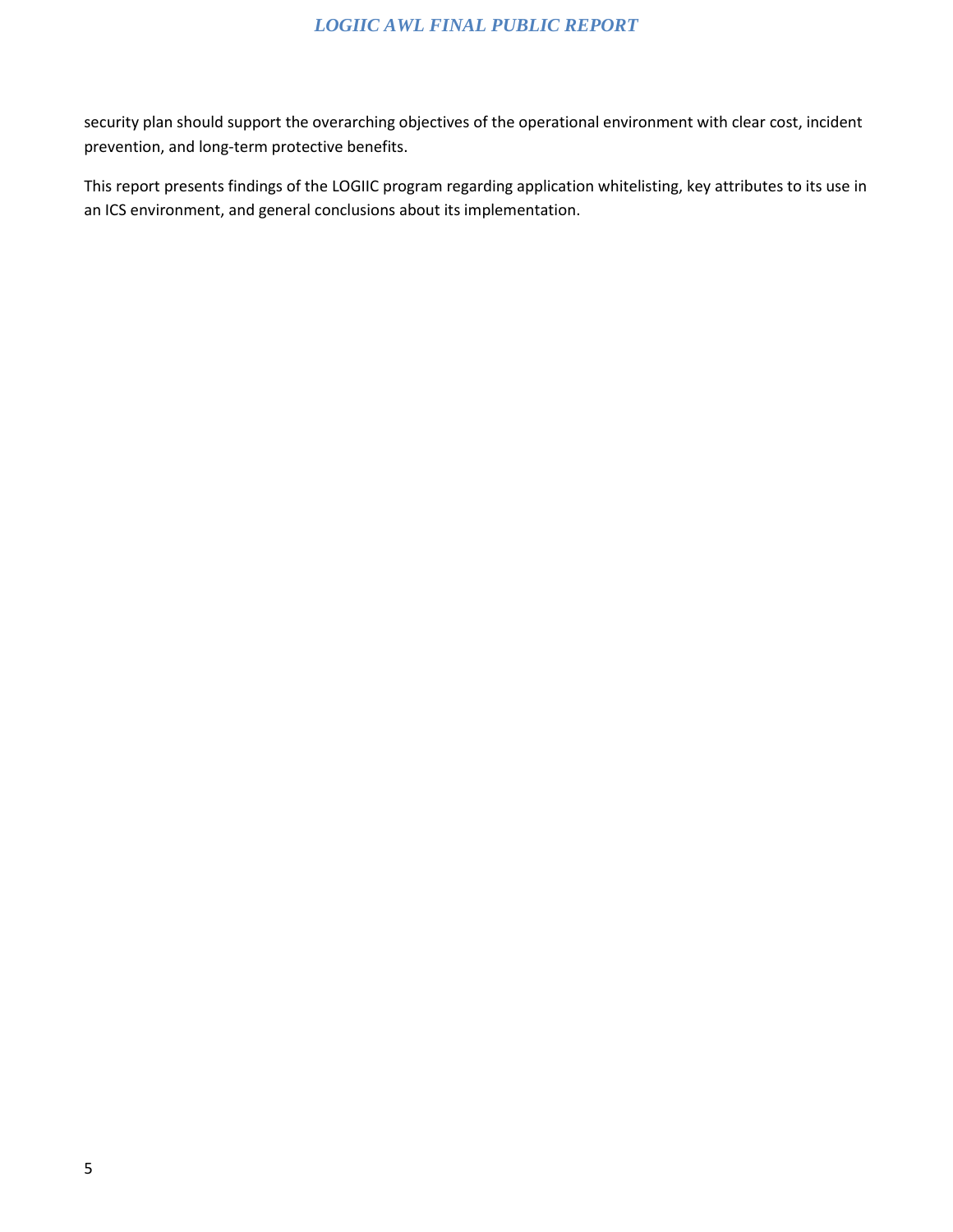## **ACKNOWLEDGEMENTS**

<span id="page-5-0"></span>The project to evaluate host protection strategies was developed and guided by the members of the international LOGIIC forum, who devote their time and expertise to conduct projects that will lead to improvements to cybersecurity in the oil and gas industry, and to the control systems community in general. LOGIIC would like to thank the U.S. Department of Homeland Security, Science and Technology Directorate, for providing leadership, vision and commitment to enhancing cybersecurity. The Automation Federation serves as the LOGIIC host organization and provides a needed home and legal framework for our efforts. We would also like to express our appreciation for the work of our team of subject matter experts who refined the evaluation strategy, performed the system evaluations, and developed the project reports. Since the inception of LOGIIC, the scientific research organization SRI International has provided coordination, project management, and subject matter expertise.

The work performed on this project by SRI International and its subcontractors was funded under contract by the U.S. Department of Homeland Security (DHS) Science and Technology (S&T) Directorate. The content is solely the product and responsibility of the LOGIIC program and does not necessarily represent the official views of DHS.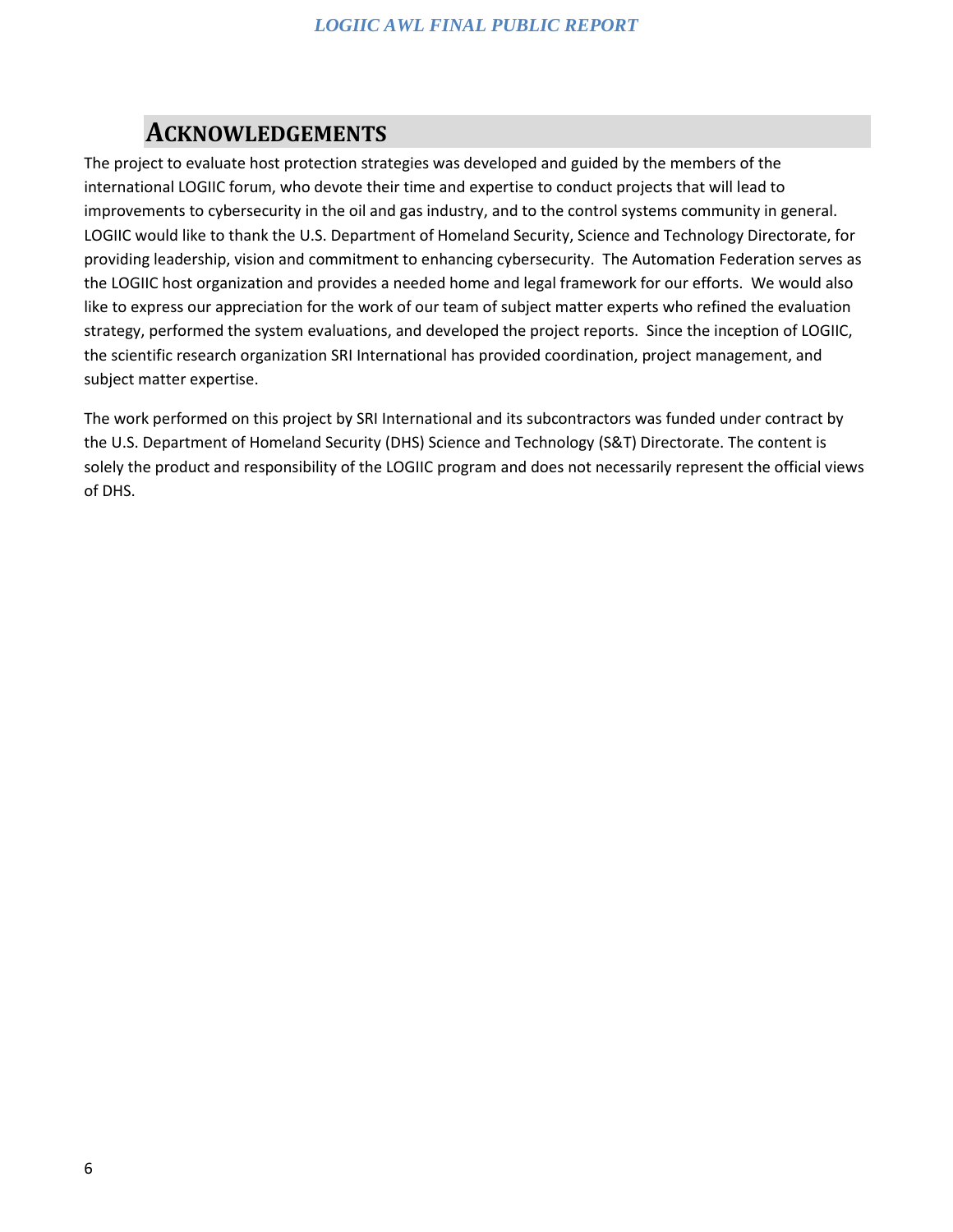## **Table of Contents**

| $\mathbf{1}$   |      |  |
|----------------|------|--|
|                | 1.1  |  |
| $\overline{2}$ |      |  |
| 3              |      |  |
|                | 3.1  |  |
|                | 3.2  |  |
|                | 3.3  |  |
|                | 3.4  |  |
| 4              |      |  |
|                | 4.1  |  |
|                | 4.2  |  |
|                | 4.3  |  |
| 5              |      |  |
|                | 5.1  |  |
|                | 5.2  |  |
|                | 5.3  |  |
|                | 5.4  |  |
|                | 5.5  |  |
|                | 5.6  |  |
|                | 5.7  |  |
|                | 5.8  |  |
|                | 5.9  |  |
|                | 5.10 |  |
|                | 5.11 |  |
| 6              |      |  |
|                |      |  |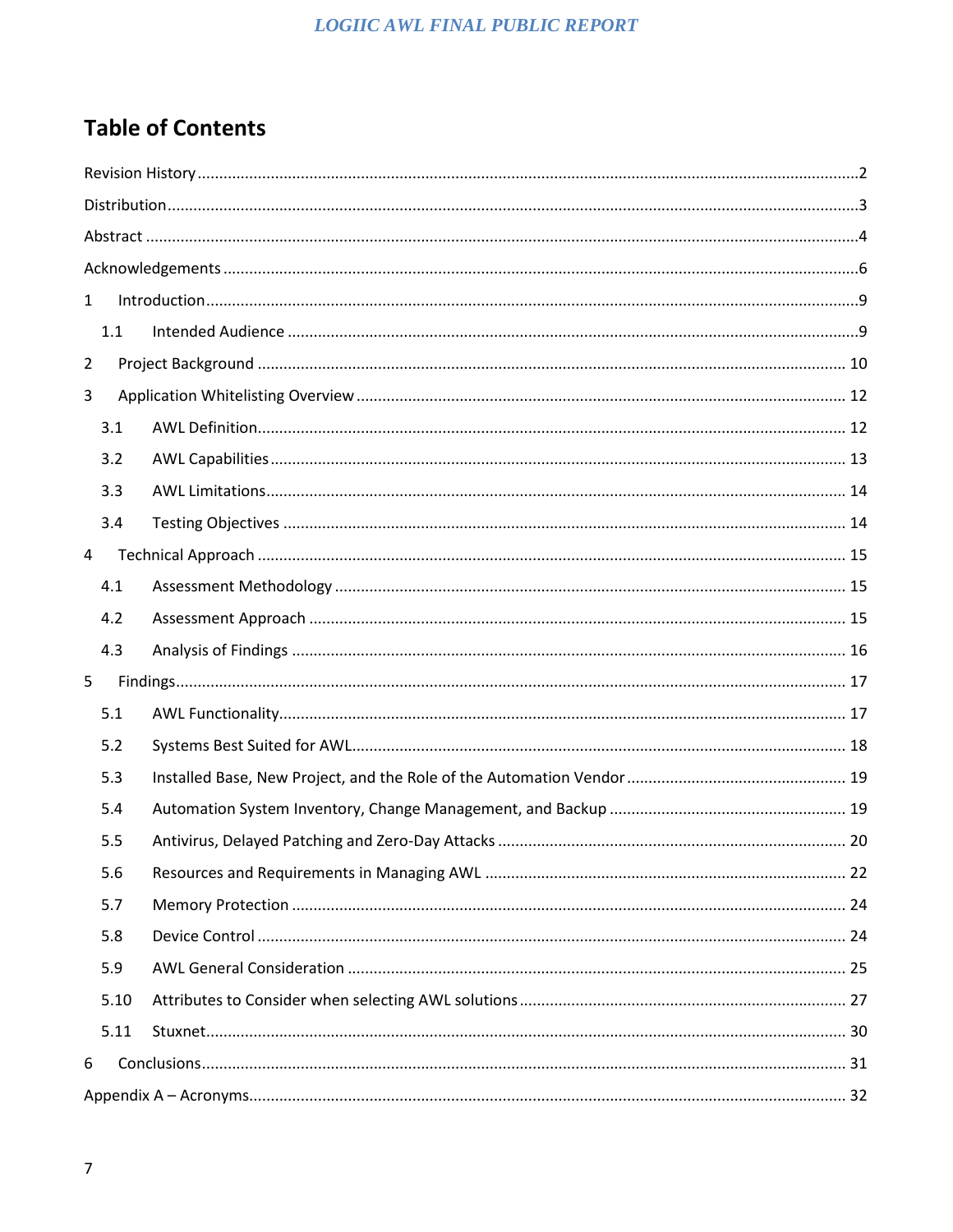## **Table of Tables**

|--|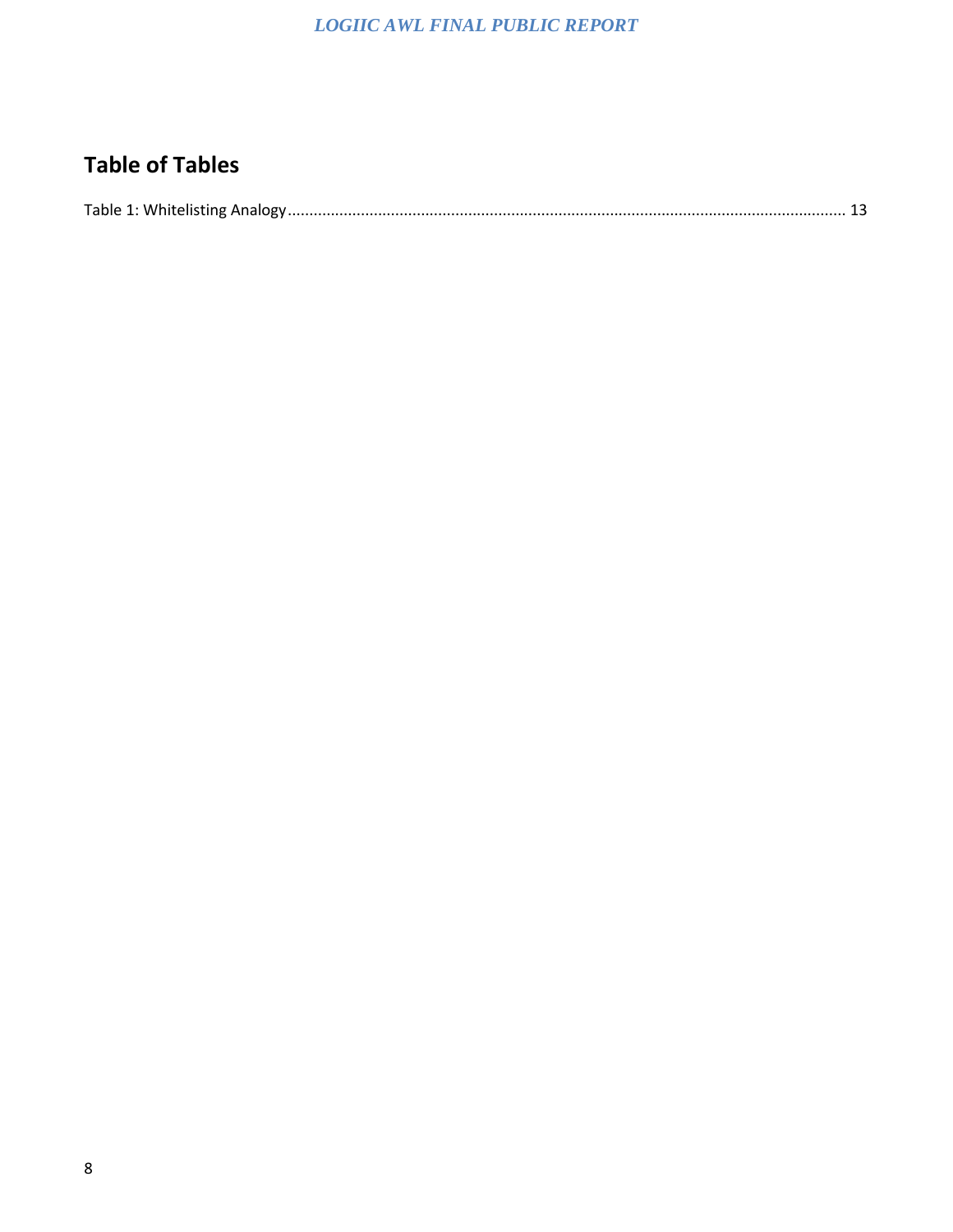## <span id="page-8-0"></span>**1 INTRODUCTION**

The LOGIIC<sup>[2](#page-8-2)</sup> program was established to review and study cybersecurity issues as they pertain to the oil and gas sector, and has sponsored research initiatives that involve the interests of oil and gas sector stakeholders. LOGIIC initiatives are applicable to many industries with control systems.

Protection of process control data, networks, applications, and host operating systems, particularly in multivendor environments, is a critical ongoing requirement for the oil and gas sector. The threat to a control system's availability and integrity is real, and attack methods and tactics are diverse. These are evidenced by the recent Stuxnet and Duqu attacks. A loss of control over a critical process potentially could result in loss of life, personnel injury, environmental impact, facility damage, production loss, and economic cost.

In 2011, the LOGIIC program launched a Host Protection Strategies project to evaluate host-based cybersecurity technologies for use in a process control environment. Specifically, application whitelisting (AWL) technology was evaluated against a set of established criteria that support continuity of operations in critical system environments.

This report presents application whitelisting (AWL), key attributes of its use in a process control environment, and overarching conclusions about its implementation. Project details such as the technical approach, test methodology, and evaluation criteria are also presented. Conclusions in this report is focused on guidelines that Industrial Control System asset owners should factor in when considering implementation of host protection strategies, particularly AWL, in process control environments. The objective of this report is to convey important factors when considering AWL and support a dialogue between asset owner, automation vendors, and AWL product vendors.

#### <span id="page-8-1"></span>**1.1 Intended Audience**

The intended audience for this report is the Industrial Control System technical and security communities; automation vendors, and security vendors.

<span id="page-8-2"></span><sup>&</sup>lt;sup>2</sup> LOGIIC - Linking the Oil and Gas Industry to Improve Cybersecurity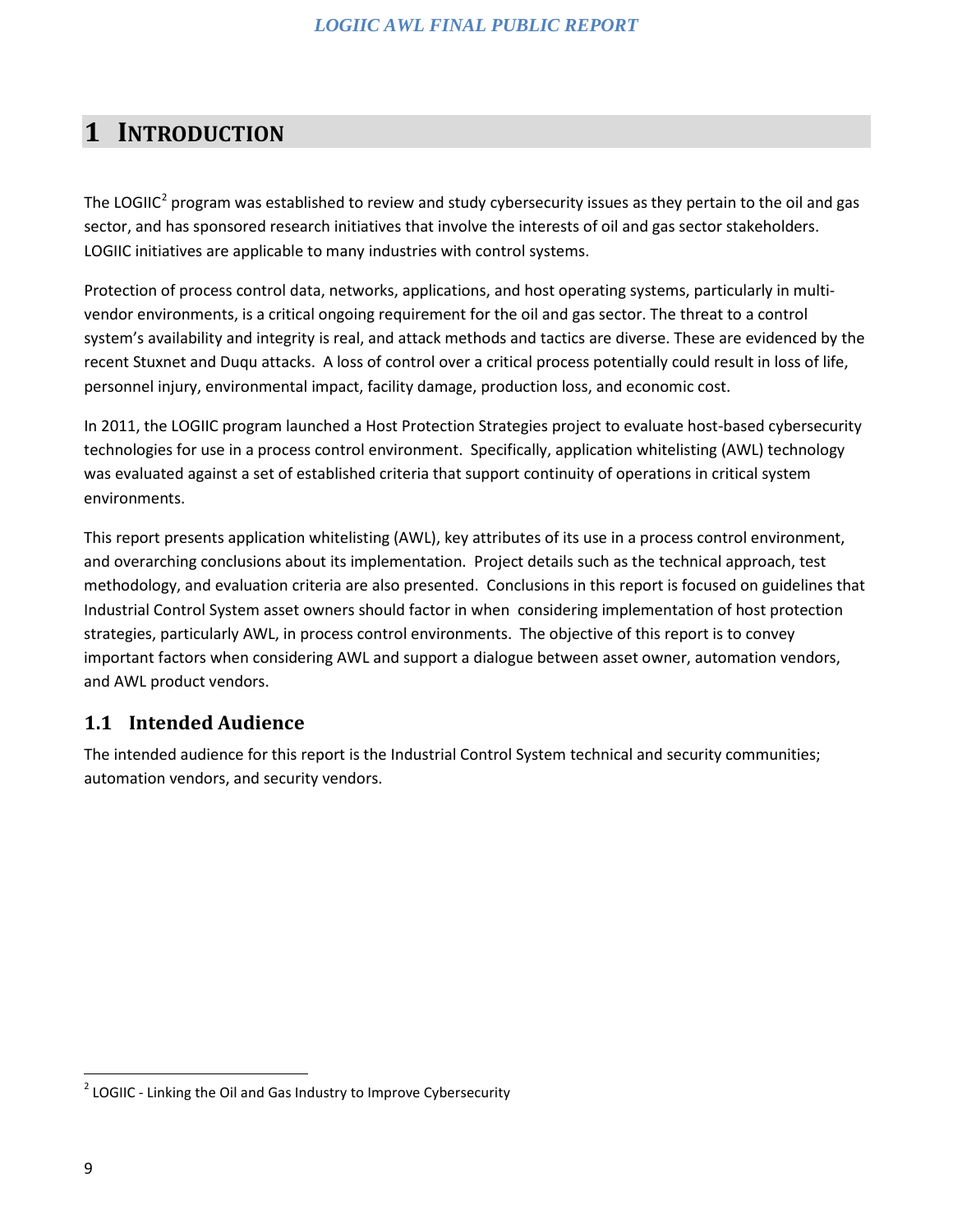## <span id="page-9-0"></span>**2 PROJECT BACKGROUND**

The growth in cyber threats, attempted and successful, malicious or unintentional combined with operational reliance on increased system reliability and availability create the need for a better approach to host protection. System maintenance increasingly centers on patching vulnerable automation software and operating systems, many of which have reached end-of-life, are unsupported by the vendor, or lack economic basis for replacement. This situation presents a formidable challenge to asset owners requiring process automation and environment reliability.

The LOGIIC Host Protection Strategies (HPS) Project sought to assess the use of application whitelisting to meet control system security objectives in a changing threat landscape. This project consists of three phases:

- 1) Technology landscape identification,
- 2) Test architecture design and test planning design, and
- 3) Evaluation in automation labs to verify the efficacy of AWL to prevent various attacks including:
	- o Malware attacks
	- o 0-day attacks
	- o Direct host attacks

The LOGIIC team original goals were to lower complexity, cost, and administrative overhead by implementing AWL, without adversely impacting system reliability or performance. The objectives of the project included:

- Determining how AWL will integrate with or potentially replace current AV solutions
- Assessing how AWL solutions impact maintenance effort (e.g. AWL product maintenance, OS and application patching, and AV signature updates)
- Testing the feasibility of a single AWL solution that can support multi-vendor Automation systems, when possible
- Enabling deployment of AWL solutions into automation environments for the purpose of obtaining automation vendor accreditation
- Verifying the effectiveness of AWL solutions particularly to manage Stuxnet-type and other zero-day attacks
- Verifying that AWL does not introduce new security risks into the automation environment and evaluate possible risks associated with executing critical processes (e.g. change management)
- Identify how AWL solutions can support various Legacy components (e.g. OS, process control systems)

The project team decided to focus on AWL to answer key questions in the HPS project. To meet the project objectives, a technical approach and evaluation methodology was developed. An AWL vendor selection process was established, candidates were evaluated, and selections were made based on established criteria. Automation vendors offered test architectures to evaluate selected AWL products. AWL architectures were dictated by each AWL vendor. Assessments occurred throughout the fall of 2011. Analysis of findings supported overarching conclusions regarding the use of AWL in a process control environment. Those conclusions are presented in this report.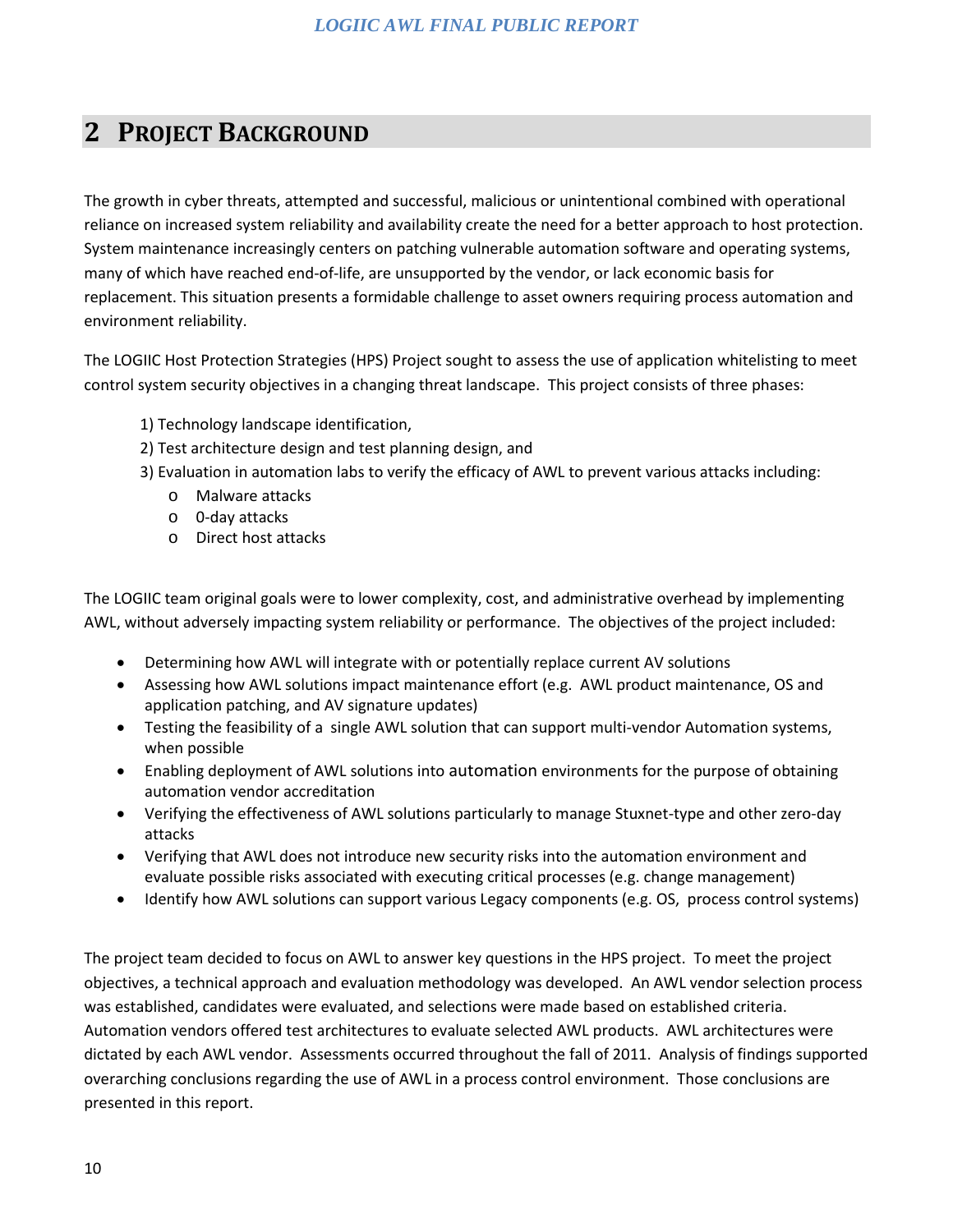Since the start of the project in early 2011, automation vendors began accrediting AWL solutions and AWL vendors showed an increased interest in the process control market. The public-private partnership created by the LOGIIC project increased interest and action regarding AWL by both automation vendors and AWL vendors.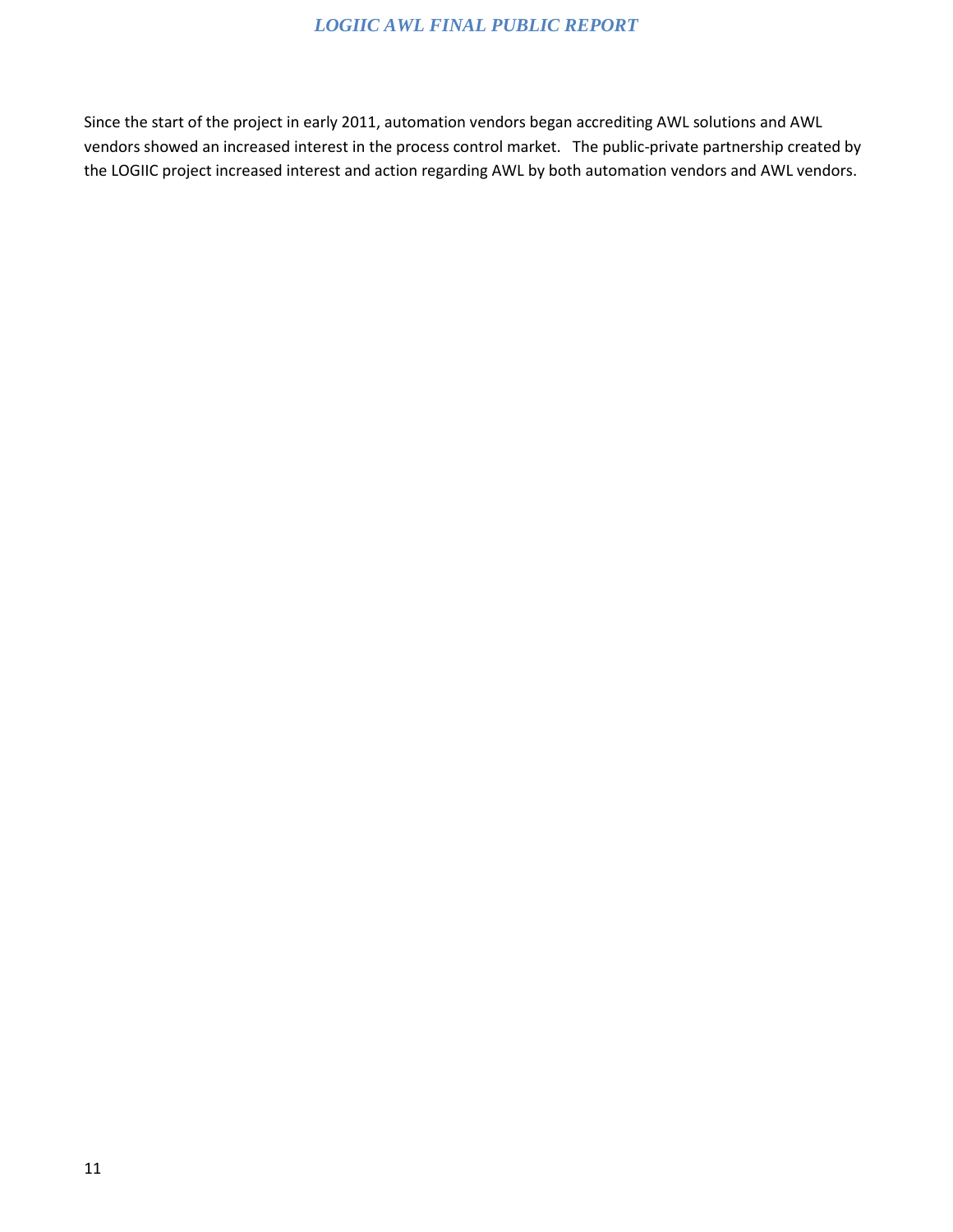### <span id="page-11-0"></span>**3 APPLICATION WHITELISTING OVERVIEW**

In this section, we provide a general description of what application whitelisting (AWL) is, how it works, how it compares to other security mechanisms, and its capabilities and limitations.

#### <span id="page-11-1"></span>**3.1 AWL Definition**

A simple basic definition of application whitelisting could be stated as:

*Application whitelisting is a security technology that will maintain a list of executable files, and will flag or deny the execution of a file that is not on the list, depending on policy settings.*

This is in contrast to traditional antivirus (AV) technology, which is mainly based on maintaining a "blacklist" of known bad file patterns or signatures that represent viruses or other malware. The recent exponential growth of the number of entries in the AV blacklists and also the rate at which new entries are added, led to the emergence of whitelisting technology. AWL is also different from traditional configuration and patch management. While it maintains a "whitelist" inventory of files, it does not have the ability to prevent execution of files with malware.

It should be noted that while AWL protects against execution of unknown executable files, that does not mean that all forms of program code execution are covered. Some applications import and run code that does not originate from an executable file. For example, a web browser could run ActiveX or JavaScript code sent from a web server, or a word processing or spreadsheet application could run macros embedded in data files. AWL does not prevent execution of server or client scripts.

The idea of maintaining a "list of what is good" is a traditional concept in security, as is keeping a "list of what is bad". Compare for example how physical access to a facility is handled. The facility security staff will have a "whitelist" of employees, consultants, contractors, service providers and so forth, who are cleared and badged for access to the facility. The facility or processing unit may also maintain a "blacklist" of personnel who should not be granted access. This could be someone who should normally be on the cleared list, but whose access has been suspended because they did not complete required training, or have been disqualified for some other reason. The blacklist could also include people that law enforcement agencies have warned the facility owner about.

A visitor who is not on either list will need to be subjected to some review process before an access decision can be made, depending on policy. It generally is not a good idea for a non-public facility to rely on a blacklist alone, because there could be people with bad intentions whose names are not on the blacklist. There are also challenges with relying on a whitelist, such as a) ensuring that a program on the whitelist is periodically validated before being added to the list; b) ensuring that an impostor cannot pose as a program on the white list; and c how to handle new requests to the whitelist As described further below, these basic challenges occur in the planning, deployment, and maintenance of AWL.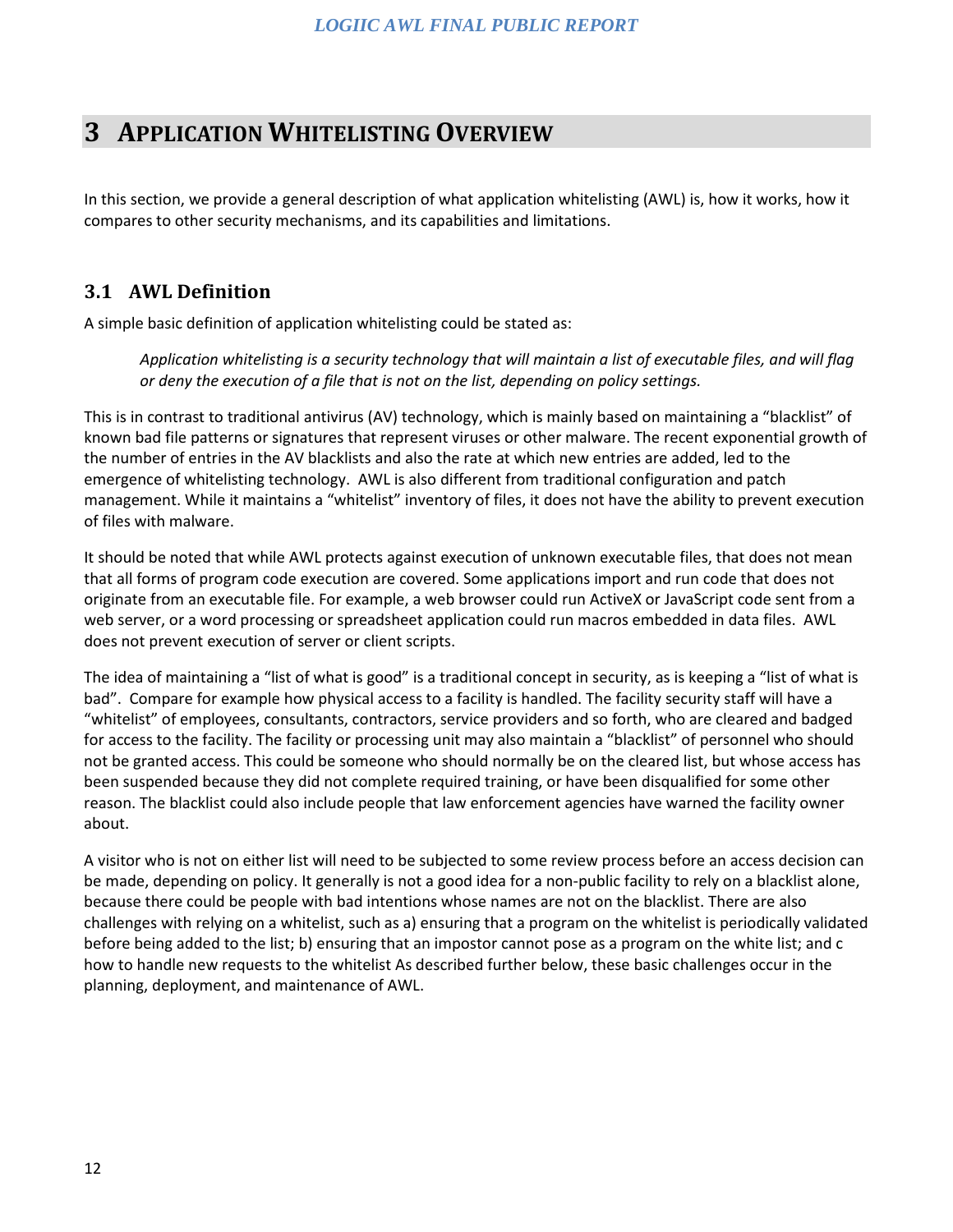Sometimes we use the term "default-permit" when we have a list of what is "bad" and our access policy is to permit everything that is not on the list. Similarly, an access policy where everything that is not defined on the "good" list is denied is called "default-deny". See the table below for a comparison of the concepts.

|                                | What is bad ("black")               | What is good ("white")            |
|--------------------------------|-------------------------------------|-----------------------------------|
| <b>Policy (default) stance</b> | Default-permit                      |                                   |
| <b>Facility access example</b> | No-access list (terminated staff,   | Access permission previously      |
|                                | known criminals, etc.)              | arranged for staff, others, etc.  |
| <b>Computer security</b>       | Antivirus                           | Application whitelisting          |
| example                        |                                     |                                   |
| <b>Main motivation</b>         | Easily finds bad things without     | Tighter security because          |
|                                | impacting those not on the bad list | anything not explicitly listed as |
|                                |                                     | good is questioned                |
| <b>Main problem</b>            | All bad things may not be on the    | All good things may not be on the |
|                                | list (leads to "false negatives")   | list (leads to "false positives") |
|                                | permitting access/execution when    | preventing access/execution       |
|                                | it should not occur (e.g. malware   | when it should occur (e.g.        |
|                                | executes or bad guys get access)    | business disruption)              |

**Table 1: Whitelisting Analogy**

#### <span id="page-12-1"></span><span id="page-12-0"></span>**3.2 AWL Capabilities**

The basic operation of an AWL solution is fairly straightforward:

- Keep a whitelist of known good executable files
- Ensure the executable files have not been altered (e.g. with malware)
	- o For each executable file on the system, compute a checksum and see whether it is in the whitelist.
- Prevent execution of files not on the whitelist
	- $\circ$  If it is not in the whitelist, report it or deny execution, depending on the policy setting.

The main intended benefit of AWL is that it will detect any malware, known or unknown, because the malware will not be in the whitelist. This is conceivably a major advantage compared to traditional AV technology. With AV every new piece of malware must be added to the AV blacklist before it can be detected which often doesn't occur for days after the malware is identified and included in a DAT file. It is important to note that not all possible attacks manifest in the form of changes to an executable file, see the discussion on limitations in following section.

#### **3.2.1 Differences between AWL Products**

AWL products differ from each other in the management of the basic AWL functions:

- Storage of whitelist information like file name, hash, and signature
- Communication between the AWL clients (individual hosts like HMI, EWS, etc.) and the centralized AWL server can be either by a persistent network connection, periodic network connections, building and distributing new whitelist from AWL server to AWL client, etc.
- Maintaining the whitelist for automation vendor updates, OS patches, and other third party applications including trusted directories, trusted updaters, or trusted users
	- o There are a very large number of known good executable files, and new entries must be added frequently as updates, patches, and new applications are released.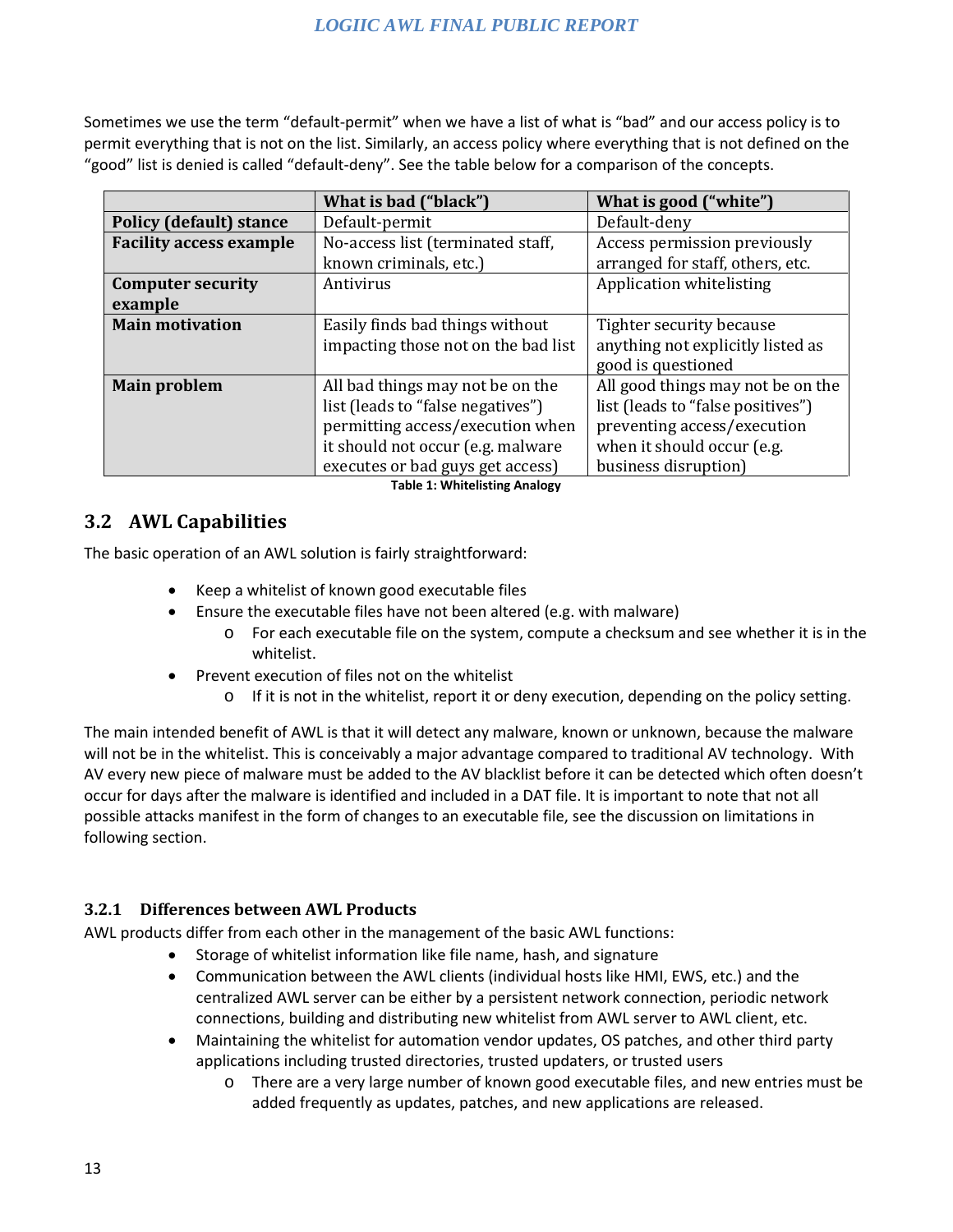#### <span id="page-13-0"></span>**3.3 AWL Limitations**

While AWL can be a useful tool, it will not stop all attacks. There are limitations related to how AWL is designed and implemented, and fundamental limitations to the approach:

- Basic AWL only detects changes to executable files. There are attacks that do not change executable files, such as when a whitelisted application (e. g. a web browser or word processing application) is tricked into doing something bad on behalf of the attacker.
- Any file that is not on the whitelist is flagged, even if there is nothing bad about that file. This could cause problems in terms of added workload for operators or even denial-of-service (DoS) for valid control system functions.
- AWL cannot detect nor prevent exploiting a vulnerability of a whitelisted program.
- If an attacker can get an executable on to the whitelist, the executable will not be prevented from executing. This could happen under these circumstances:
	- o Pre-Existing (malicious) executables are included to the whitelist during AWL installation.
	- o Existing (malicious) executables are added to the whitelist during whitelist update processes
	- o Attacker creates seemingly legitimate digital signatures using stolen credentials (when digital signatures are used to verify executable files)
- Some AWL (vendor) solutions don't effectively whitelist complex applications, such as modern DCS automation software. This can require authorization of a complete folder of executables which may make these applications vulnerable to malicious attacks.

#### <span id="page-13-1"></span>**3.4 Testing Objectives**

Testing objectives were defined before the project team developed the Technical Approach. These are the testing objectives:

- 1. Determining how AWL will integrate with or potentially replace current AV solutions
- 2. Assessing how AWL solutions impact maintenance effort (e.g. AWL product maintenance, OS and application patching, and AV signature updates)
- 3. Testing the feasibility of a single AWL solution that can support multi-vendor Automation systems, when possible
- 4. Enabling deployment of AWL solutions into automation environments for the purpose of obtaining automation vendor accreditation
- 5. Verifying the effectiveness of AWL solutions particularly to manage Stuxnet-type and other zero-day attacks
- 6. Verifying that AWL does not introduce new security risks into the automation environment and evaluate possible risks associated with executing critical processes (e.g. change management)
- 7. Identify how AWL solutions can support various Legacy components (e.g. OS, process control systems)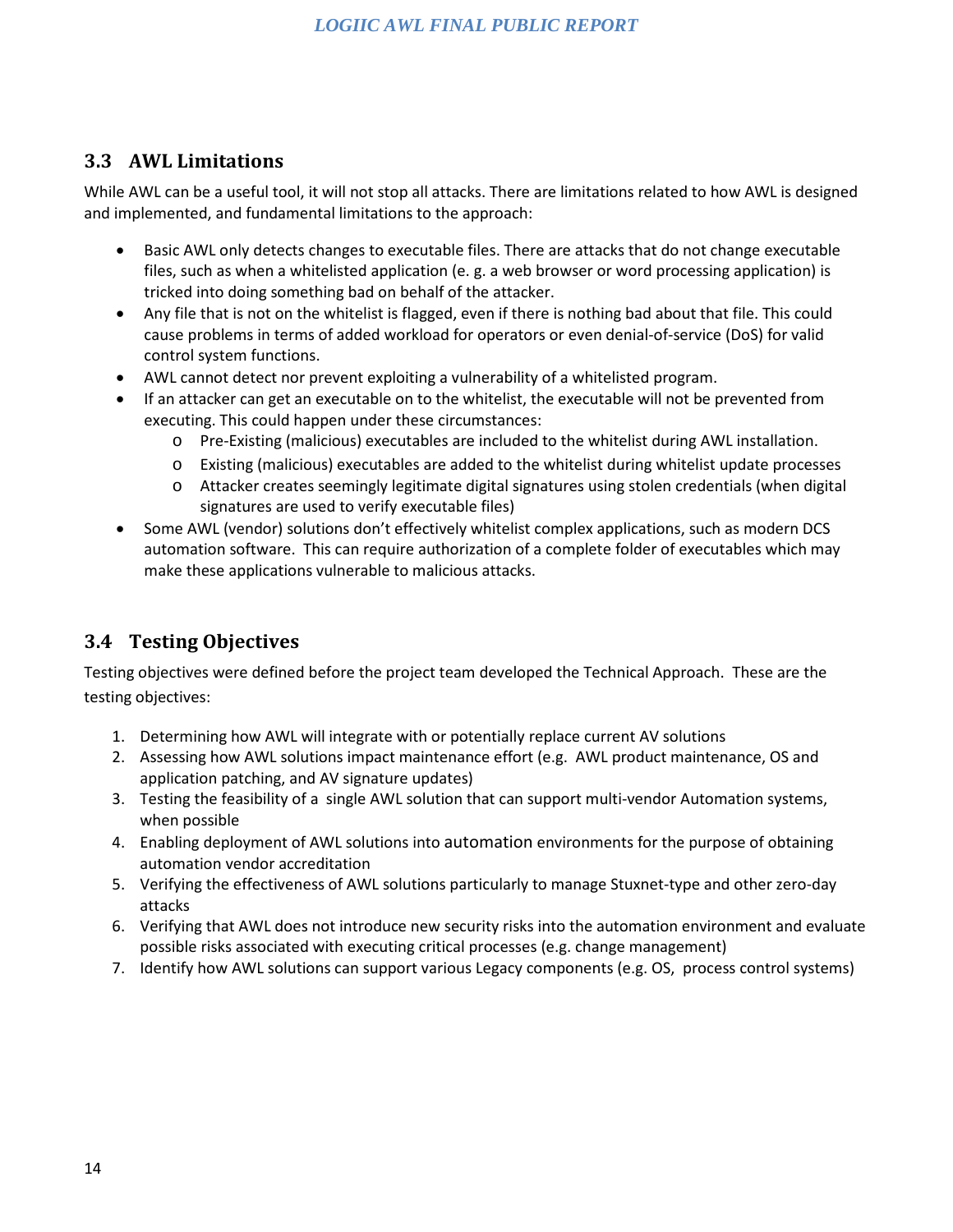## <span id="page-14-0"></span>**4 TECHNICAL APPROACH**

Evaluation of AWL technology involves the investigation of key AWL functionality provided by a number of commonly available technologies that are marketed to the process control community. Evaluation criteria include technical attributes, product capabilities, and usability with process control systems. A series of assessments were conducted within a defined scope and established rules of engagement.

The scope of each assessment was based on the objectives of the LOGIIC HPS Project, and include blend of technical red teaming and functional test processes.

#### <span id="page-14-1"></span>**4.1 Assessment Methodology**

Although assessments focus on a specific segment of an entire operational system, operability in a process control system environment was a core principle of the assessment and the guiding objective of the assessment team. To ensure proper scientific approach was utilized the evaluation was conducted under the context of the standard risk equation,  $R(f) = TxVxC$ , where risk is identified as a function of plausible threat, an existing vulnerability in the system, and resulting consequences. Measuring the performance of the technology was determined by the use of defined, realistic scenarios that were rooted in the existence of a plausible threat, existing vulnerability, and observed consequence. In this case, *(T)* Threat, is defined as the existence of an insider or outsider with the ability to launch a specific piece of malware towards an asset that is protected by AWL technology. Capabilities of threat in general, are complex, and are typically composed of resources, motivation, computing power, knowledge of the system, etc. In each red team attack scenario conducted, a plausible threat was denoted, and requirements for a threat to be successful were documented. *(V)* Vulnerability, is the existence of a weakness in the system that would provide a threat a mechanism for successful attack. Vulnerabilities can exist in the software, configuration, or implementation and how it's used in the operational environment. Lastly, *(C)* Consequence, is the observed or measured result of a successful threat that exploits a vulnerability. Severity of consequences and the results of the overall risk are considered in the analysis and summation about effectiveness of the technology in a control system environment.

Traceability and reproducibility were key aspects of this assessment. A clear understanding of why an exploit was successful and the ability to repeat that event were necessary for thorough evaluation.

#### <span id="page-14-2"></span>**4.2 Assessment Approach**

When investigating application whitelisting as a technology for potential use in the control systems environment, there are several main considerations. As described in Section 2, there is first the need to clearly define AWL, what it is, and what it is not. The evaluation considers several constants in the control system environment including the need for 24/7/365 uptime, operational situational awareness, unobstructed access to the system during incidents, and the life-safety criticality of data and control decision integrity. After evaluating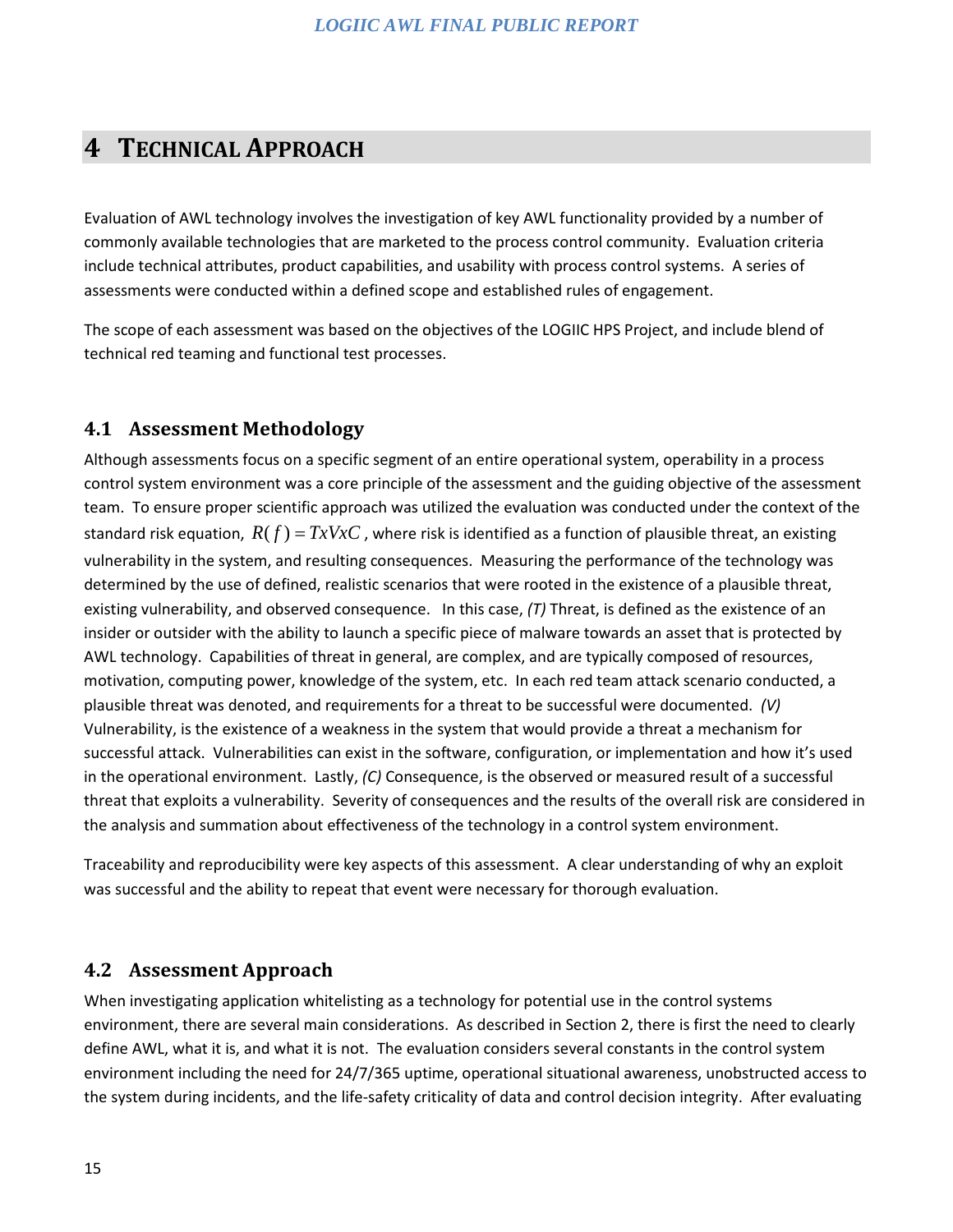the technology, several conclusions can be drawn about its efficacy in a control systems environment and its ability to meet the core objectives set forth by the LOGIIC project.

Each assessment was composed of multiple phases defined by the LOGIIC project team, which included testing with and without other security tools such as AV. The following are examples of key attributes evaluated:

- **File Execution Protection** 
	- $\triangleright$  Various media and attack vectors
	- $\triangleright$  Protection against Stuxnet
- **Whitelisting Processes** 
	- $\triangleright$  Server Installation (complexity, skill set, effort, duration, etc.)
	- $\triangleright$  Client Installation (complexity, skill set, effort, duration, etc.)
	- $\triangleright$  Administration and Management of AWL
	- $\triangleright$  Ease of Use (particularly with AWL Vendor Architecture)
	- $\triangleright$  Ease of Tuning (particularly with the AWL Vendor Architecture)
- AWL ability to work in various process automation environments (particularly with network architecture)
	- $\triangleright$  Works in a stand-alone, air-gapped Environment
- Integration with other host protection solutions
	- $\triangleright$  Ability to work with AV solutions accredited by the automation vendors
- Disruption of automation processes and/or new risks introduced
	- $\triangleright$  Rebooting Required with AWL Installation
	- $\triangleright$  Security of the AWL Server
- Memory Protection (commonly an add-on product with AWL)
	- $\triangleright$  Protection against Conficker
- **Device Control (commonly an add-on product with AWL)** 
	- $\triangleright$  Ability to block various devices (e.g. USB)

Testing did not include an evaluation of malware injection methods (e.g. no network testing was performed).

#### <span id="page-15-0"></span>**4.3 Analysis of Findings**

Analysis of assessment findings included consideration of multiple data sources:

- Baseline information gathered from technical scans, vendor documentation and discussion, and network reconnaissance
- Performance during technical red teaming and exploit response
- Observations during the assessment
- Usability testing
- Completion of functional test matrices
- AWL and automation vendor roadmap discussions were also considered

Criteria for evaluation were established by the LOGIIC team including weights. Technical responses to red teaming and attacks weighed equally against functional capabilities and usability testing. Independent analysis reports were completed for each assessment. All reports, technical findings, and usability findings, were considered when forming overarching conclusions about AWL technology in a process control environment.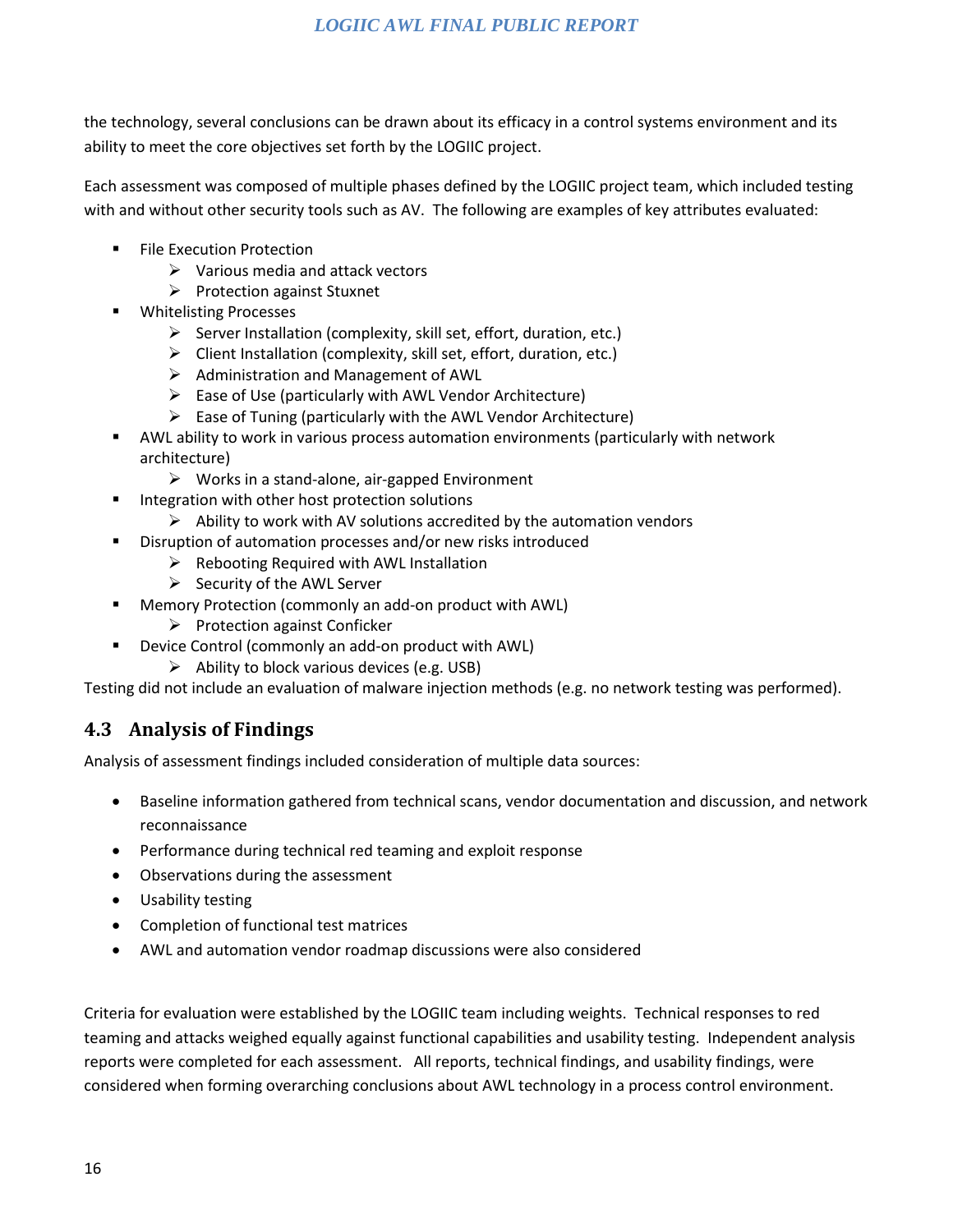## <span id="page-16-0"></span>**5 FINDINGS**

The findings enumerated in this section offer conclusions about AWL technology as implemented in a process control environment. Key attributes are presented that should be considered when making decisions about implementing the technology in segments of the control domain or in specific system environments.

#### <span id="page-16-1"></span>**5.1 AWL Functionality**

Preventing the execution of unverified (i.e. have not been added to whitelist) files is the core functionality of AWL. While some AWL products examine the structure of files differently, this core functionality remains the same across all products. The complexity of this protection lies within the product itself. When whitelisting files AWL must establish trust in some capacity. Trust is handled through trusted files, trusted users, or trusted installers/programs. How this trust is maintained or handled within a system depends on the security objectives of the asset owner and/or the automation vendor through recommended practices. The amount of system lockdown and defined trust must still be established by a human that administers the system. This trust should be a balance between maximum security control and operational effectiveness. Blocking unverified file execution is consistent across the AWL products.

The distinguishing factor among AWL vendor products is primarily in the human interface with the products ranging in complexity and easy to use. The project team rated AWL products based on ease of use by comparing the complexity of each function between the AWL products that were tested. Another distinguishing factor of AWL vendor products is the functionality (e.g. device control, memory protection) that provides additional protection. For example, some vendors view additional functionality such as device control, as an integral part of their product. Others separate this functionality into a separate product.

Memory protection is perhaps the most complicated aspect of AWL. Memory protection implies protection of processes and address space in memory. Inherently, this is not file execution control. By definition, files would not execute until they reside on a disk. Many new attacks target memory, and have an increasingly higher sophistication in doing so. While memory protection is technically not AWL, a decision was made to include this in the project. Preventing different types of memory attacks, such as DLL injection and reflective DLL injection<sup>[3](#page-16-2)</sup>, requires a protective mechanism to exist in the kernel. Such protection (e.g. memory protection) often requires a reboot upon installation. Real-time (memory) protection can produce a significant resource (CPU) load on the system. Some products protect memory through periodic scans while others monitor persistently. A balance must be struck between operational effectiveness and maximum security when configuring and tuning memory protection.

More complex attacks that involve memory space and process threads require a different level of protection. Testing of memory protection identified 1). Many differences in effectiveness against certain type of memory

<span id="page-16-2"></span><sup>&</sup>lt;sup>3</sup> Reflective DLL injection is the act of a library self-loading into host process through the use of a Portable Executable.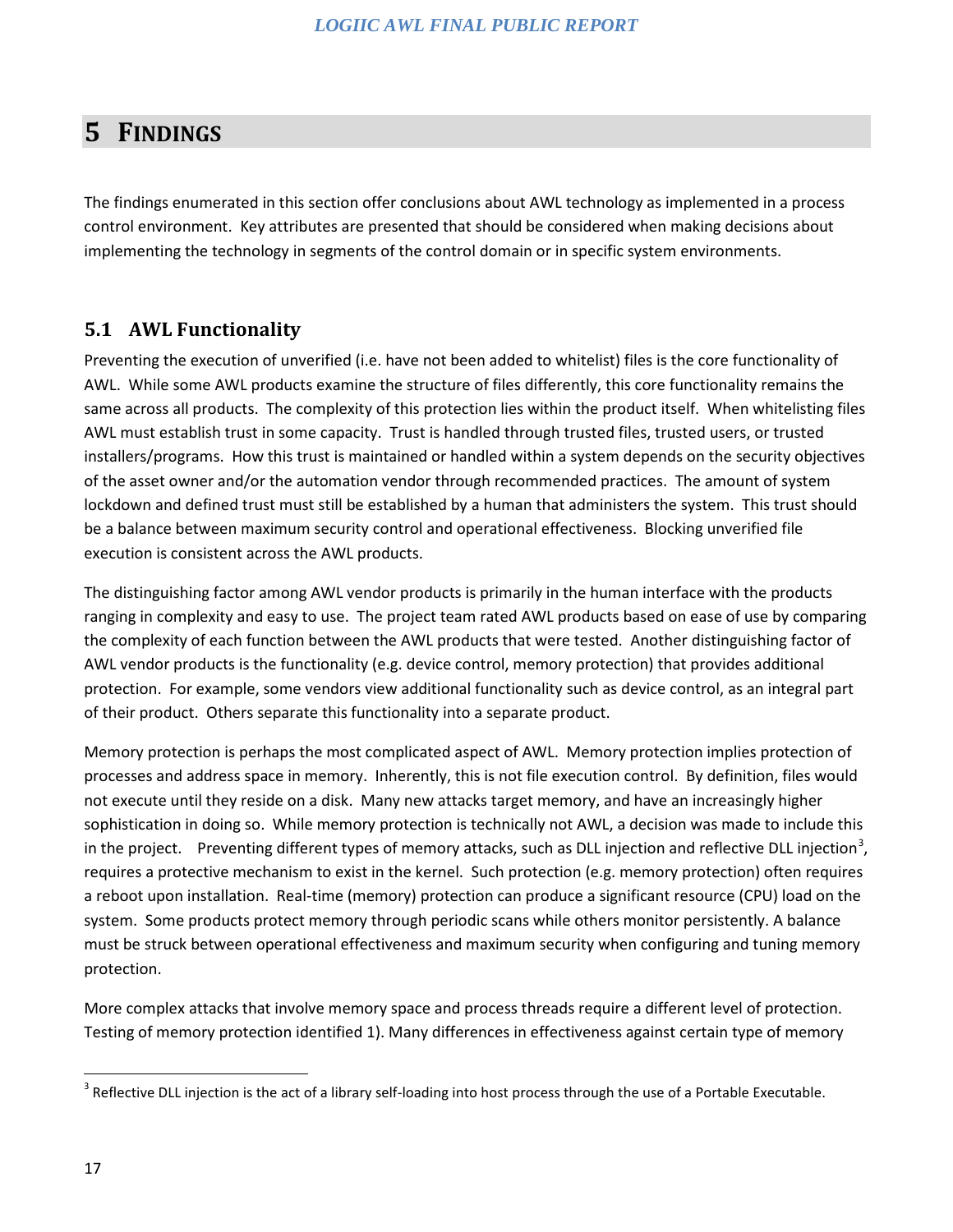based attacks and 2). Differences in the degree of effort required to configure to memory protection. Zero-day attacks and future exploits are likely to include memory as a target. The threat to memory cannot be overlooked. Conficker, for example, is an exploit first recognized in 2008. Yet after three years, many older operating systems remain vulnerable and unpatched. Because Conficker employs an attack on memory, protection provided by AWL is highly dependent on the vendor's specific product. Some vendors were successful at protecting against Conficker while others failed.

#### <span id="page-17-0"></span>**5.2 Systems Best Suited for AWL**

Frequency of changes in the automation systems impacts the effectiveness of AWL on specific systems. The nature of whitelisting and maintaining a "clean" image of trusted executable files (e.g. no malware) on a system indicates minimal software changes are desired and all software changes must be controlled. By that nature, systems that change infrequently or perform the same functions routinely are best suited for AWL. Regardless of the AWL product, changes to a policy, and therefore a whitelist, are not easily accomplished without connectivity back to an AWL server or a highly controlled software packaging and distribution process offered by some AWL vendors. Likewise, the ability to group like systems and deploy a standard policy across those groups, means that individual systems with highly specified security needs have an additional level of management within the AWL server. Given these factors, deployment and configuration of AWL on a network of systems requires consideration and planning.

Connectivity and design of the automation network should be considered. Many AWL vendors require connectivity to an AWL management server to install, whitelist, and configure a system. Remote sites (particularly with low-bandwidth) and/or systems that are air-gapped require an administrator to setup a server at a site, and install and configure the clients for some AWL vendor solutions. This could be done on a portable laptop, and the server then reintroduced into the environment when an AWL policy change is required (e.g. when automation software changes occur). This does require an administrator to perform these functions at the remote site. Some vendors also require a proprietary hardware server. This would require a server at every air-gapped site. Once systems are whitelisted, they are protected, but it is important to remember that any policy change (for automation application or OS maintenance) to a system requires a connection to the server for some AWL vendor solutions. Changing a whitelist or policy on a system requires significant effort if there is no connection to the AWL server.

The operating lives of systems in an automation and process control environment are expected to be significantly longer than standard IT configurations. Older operating systems may be at greater risk because they have more vulnerabilities which make them more difficult to protect. AWL may be a mechanism to protect older systems that cannot be patched or easily upgraded. Some AWL vendors support older operating systems, while others do not. Depending on the product selected, AWL may serve as a stopgap measure to protect the system until it can be replaced.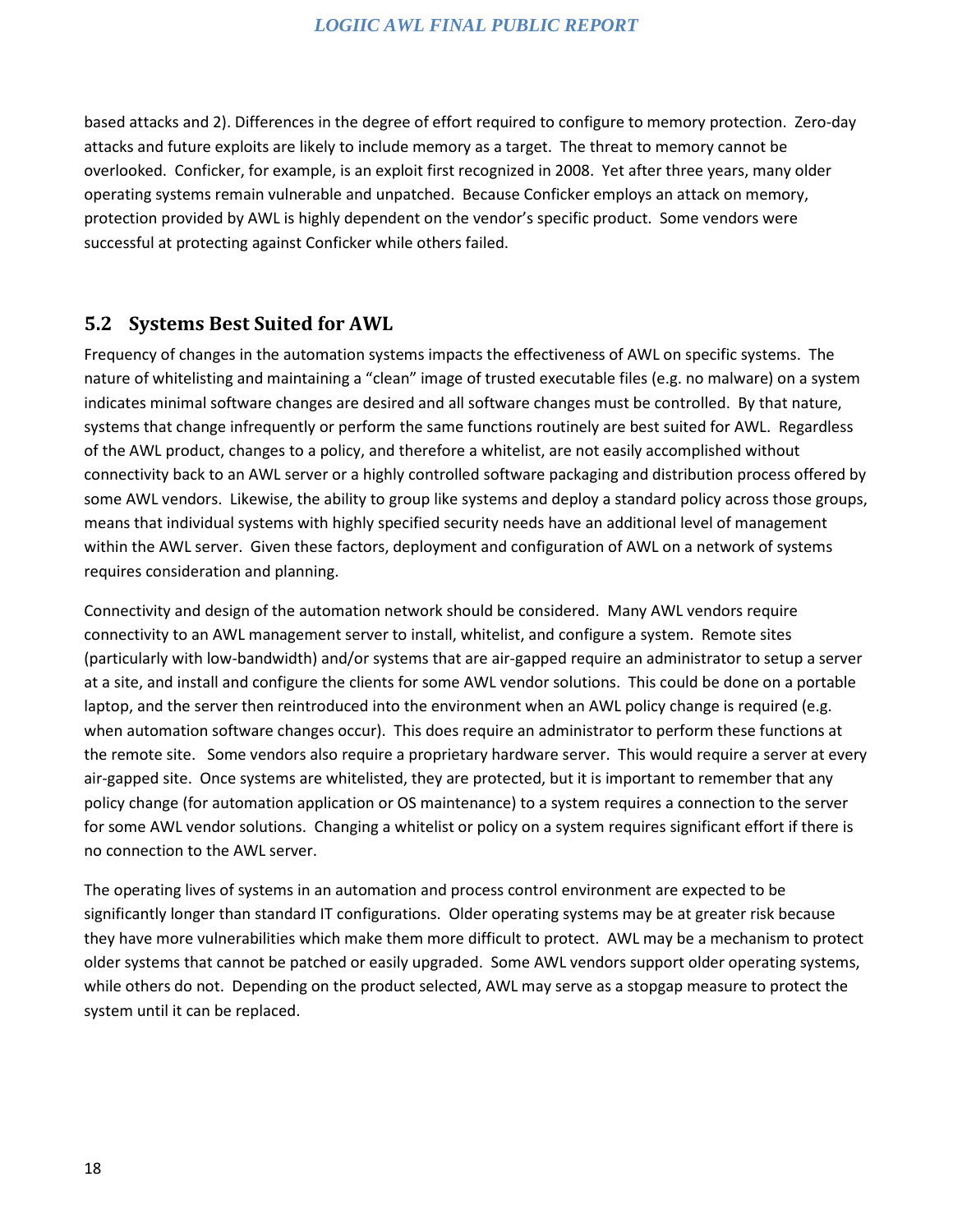#### <span id="page-18-0"></span>**5.3 Installed Base, New Project, and the Role of the Automation Vendor**

Protecting legacy or existing systems requires the addition of security as a bolt-on feature. In older systems, this option can be challenging. Some AWL products support older operating systems, but the fragility of a system and the critical functions of automation software may make the introduction of AWL too risky. System resource requirements for AWL, the requirement to reboot the automation system when installing some AWL solutions and the existence of very dated or unknown third party software could make AWL more difficult to integrate.

Understanding the core functions of the automation software and the ability to fine-tune those functions in AWL is absolutely necessary. This indicates the important role of the automation vendor. A detailed understanding of key functions, sub-processes, and patching and updates, is necessary to configure the interaction between automation software, administrators, and controllers, with AWL. Extensive testing on automation software and previous releases is paramount.

Automation vendor accreditation of AWL carries weight in a decision by asset owners to employ AWL. Automation vendors need to take an active role in the support and maintenance of AWL solutions. Employing AWL on an installed base without automation vendor accreditation means the asset owner must accept the resulting risk, management of the systems, and potential impact on maintenance, service agreements, and system restoration commitments. It is highly recommended to use AWL on automation systems based on the accreditation and support by the automation vendor, if possible. It is unlikely that an asset owner would have a choice to include multiple AWL products on an automation system. Automation vendors likely will not support the same AWL solution which may require asset owners to support multiple AWL solutions. If AWL is accepted as a critical element of layered security and defense, it is likely that automation vendors will accredit AWL products for new configurations and on currently support control system software. Support and accreditation of older configurations may occur later and/or be provided as a paid service.

#### <span id="page-18-1"></span>**5.4 Automation System Inventory, Change Management, and Backup**

#### **5.4.1 Automation System Inventory**

A side benefit of employing AWL is the improved ability to catalog systems and their changing attributes. Some AWL products perform better than others in providing an organized inventory of changing system characteristics. By the definition of AWL they produce a view of systems on the network and basic attributes.

#### **5.4.2 Automation System Change Management**

Some products offer system drift (e.g. unplanned changes in configuration) and change management reporting, to include the logging of software changes. A limited number of AWL products go as far as to allow for the sorting and searching of system catalogs to display details such as a list of systems running Microsoft Office, its version, the last time it executed on a system, and the userid that launched the application. Inventory and change management can be a significant hurdle when implementing new security controls. Choosing the right AWL product can streamline inventory and change management activities particularly if this is an obstacle in your implementation.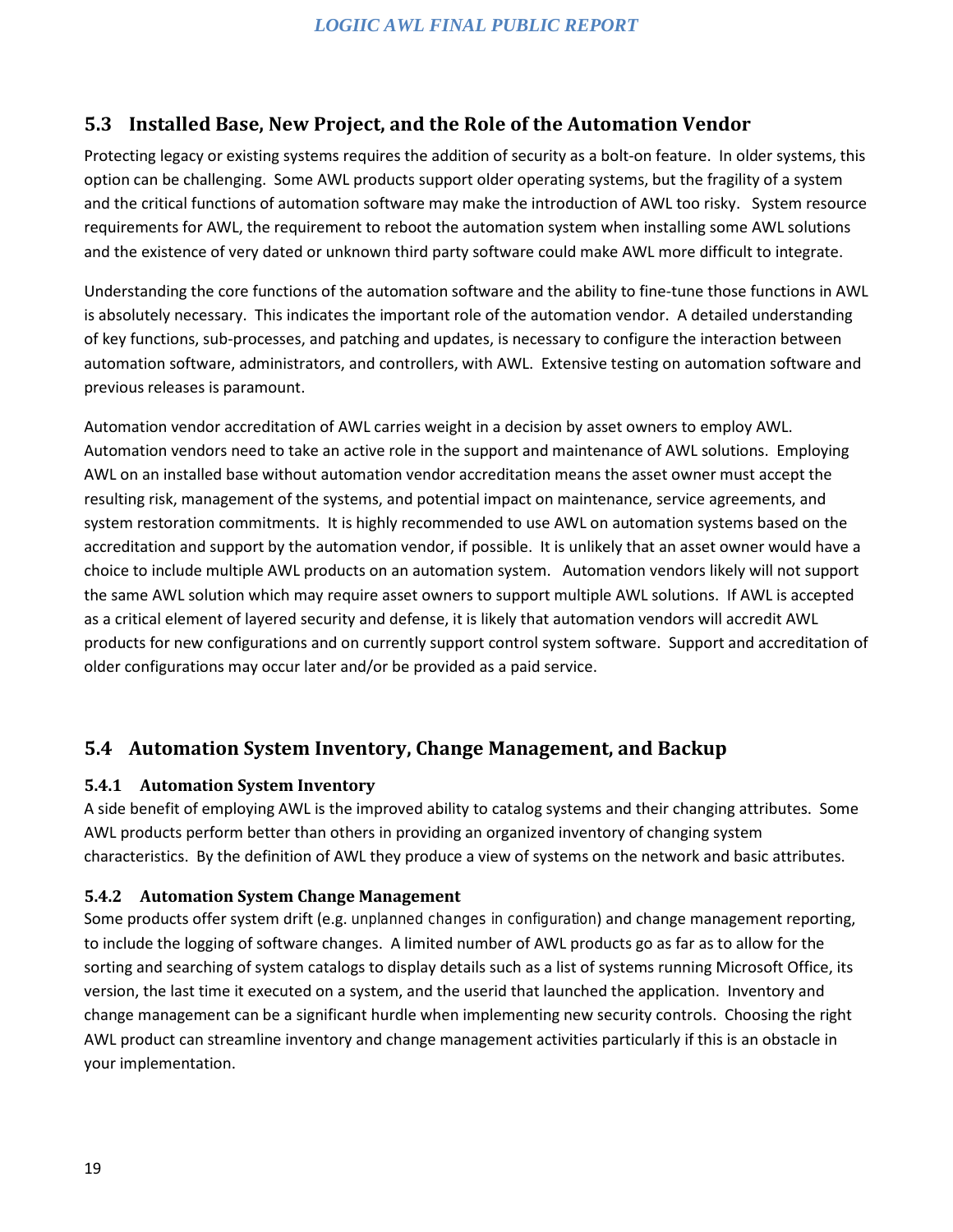#### **5.4.3 Automation System Backups with AWL**

Backup and restore functions are critical in automation system environments. AWL must be managed as part of automation system backup and restore functions to preserve the integrity of the whitelist. AWL must also be tuned to allow for automated backup and restore functions offered by automation vendors to run without issue. Control system and operating system patches on the host system require planning and tuning of AWL, typically in the form of a trusted installer, user, or directory.

#### **5.4.4 Security Assessment of AWL solutions**

AWL vendors were effective at preventing cybersecurity attacks against the AWL solution itself. The AWL master consoles were each attacked using malware and encryption between AWL server and client were tested but no known vulnerabilities were identified.

#### <span id="page-19-0"></span>**5.5 Antivirus, Delayed Patching and Zero-Day Attacks**

The relationship between AWL and AV is not completely clear. Some AWL vendors offer their solution as part of a broader information security platform that may or may not already include AV. Other vendors specialize in AWL and retain a limited scope and footprint on the system. In either implementation, AWL should be viewed as a component or tool of a comprehensive, layered security plan. There are, however, some general conclusions that can be made regarding AWL and AV:

- AWL blocks the execution of any file not on the whitelist. AV protects against known threats through identified signatures in malicious code.
- AWL is a proactive, protective mechanism. AV, depending on its configuration, can be both proactive (when using real time threat protection which often turned off with automation systems) and reactive.
- AV is not uniformly applied across control systems. In fact, many automation vendors provide limited support for AV. Some automation vendors will likely provide limited support for AWL. Therefore, the engagement between existing AV and new AWL software is highly dependent on the existing automation architecture and security methodology of the asset owner.
- Real-time threat protection within AV is often disabled on control systems due to the resource (CPU) load on the system.
- AV DAT files may be obtained multiple times per day for the most current protection. Many automation systems are only able to update AV files on a periodic basis because of network challenges.
- **Updates to the AWL core software generally occur once per month or at longer intervals, but the AWL** solution remains effective even if these updates are not applied.
- AV can do little to protect against malicious code without a recognizable signature. This elevates the need for regular DAT file updates. If the AV signatures are not updated frequently AWL is one mechanism to prevent malicious code execution between signature file updates.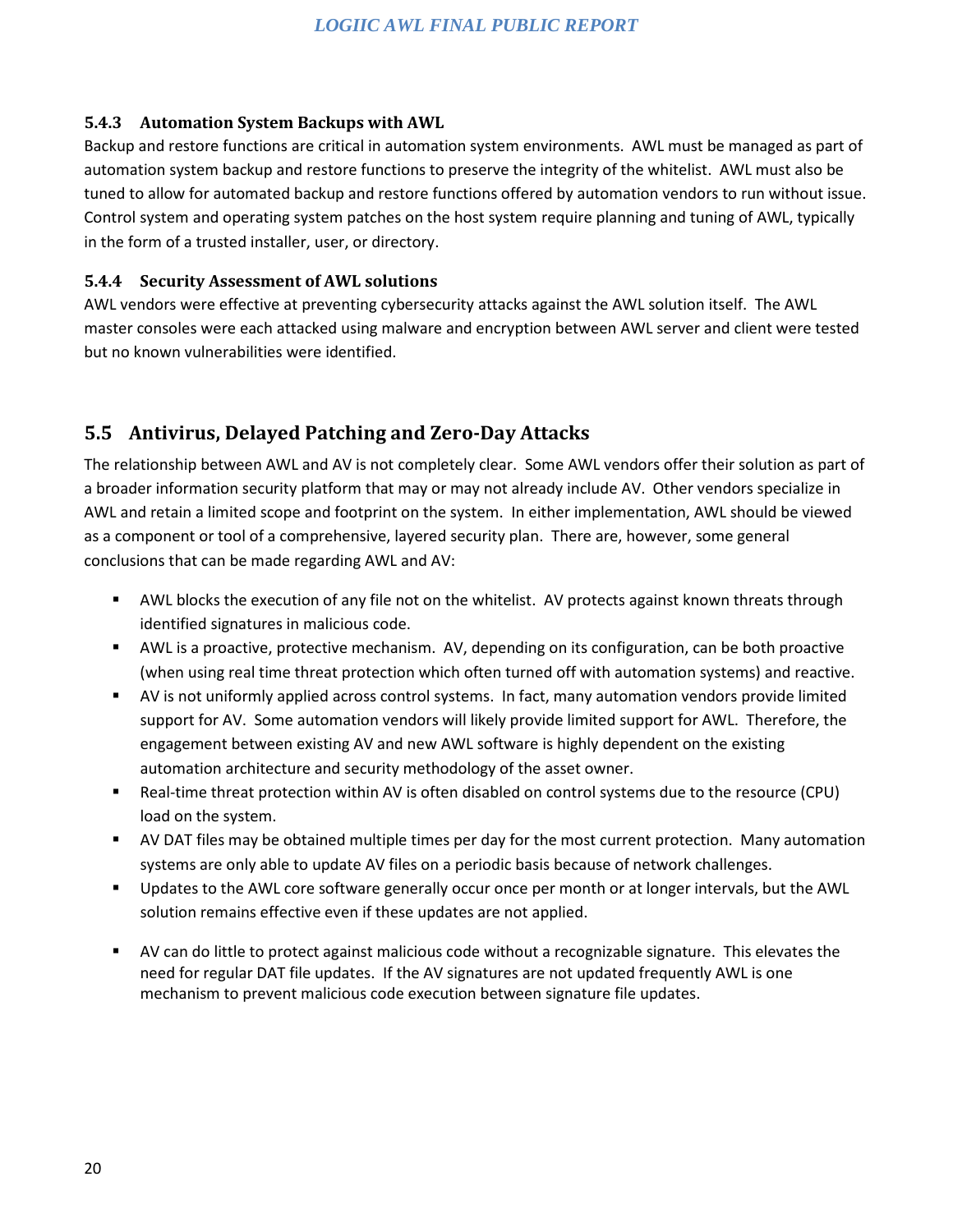The key question is: *Why is AV required if AWL is protecting the system*?

- AWL will block file execution of any file not whitelisted, but it will not clean these files off the system. Therefore a risk exists that a malicious file may later be whitelisted / trusted, or moved to another system via USB, network share, etc.
	- o Some AWL vendors offer products to clean these files off the systems.
- As defined by the AWL policy, AWL prevents not-allowed executable files from running. The prevention of file execution depends entirely on AWL policies, and AWL does not identify specific malware.
- AV cannot prevent an executable from running unless it contains a signature that AV recognizes as malware. Configured correctly and assuming an AV signature exists for the specific malware, AV will immediately identify malware and attempt to clean, delete, or quarantine the file.

Many consider AWL as a mechanism to address systems that are not regularly updated with OS, application, or AV patches. While regular patching is always recommended, there are many reasons in a process control environment that these system updates do not occur frequently. Impacts to critical processes, risks of downtime, time required to test patches, and sporadic network connectivity, do not facilitate regular patching. Although not a substitute for patches or a reason to delay, AWL can assist in mitigating risks on systems that have not been patched. This is particularly the case when a vulnerability can be exploited by an executable payload on the system. Similar to the aging of a system, AWL can assist in mitigating the risks to systems as more vulnerabilities are discovered. During the time it takes to test and implement patches on a system, AWL provides a mechanism of protection over an unpatched, vulnerable asset.

AV and AWL have very different objectives on the system. Choosing both provides an added layer of defense. On legacy systems without AV or the ability to update AV signature files regularly, AWL may be a clear choice for protection. This table includes solution combinations, benefits, challenges/problems, and the automation vendor position on the solution combination:

| Solutions | <b>Benefits</b>                  | Challenges/Problems                 | <b>Automation Vendor Position</b> |
|-----------|----------------------------------|-------------------------------------|-----------------------------------|
| AV only   | Change management process for    | AV signatures are difficult to      | Most automation vendors have      |
|           |                                  |                                     |                                   |
|           | automation systems are simple    | maintain if there is not persistent | an accredited AV solution         |
|           | with AV (unlike AWL)             | network connection; Manual          |                                   |
|           |                                  | processes are used to maintain      |                                   |
|           |                                  | signature in these environments     |                                   |
| AWL only  | AWL may be the only viable       | Significant change control          | Many automation vendors are       |
|           | solution when AV signature files | processes are required to ensure a  | working to accredit AWL           |
|           | cannot be maintained;            | clean automation image is           | solutions; their support for      |
|           | AWL provides protection when     | whitelists (e.g. no malware);       | AWL is limited                    |
|           | OS and application maintenance   | AWL installation and configuration  |                                   |
|           | is performed infrequently        | is difficult if there is limited    |                                   |
|           |                                  | automation vendor support           |                                   |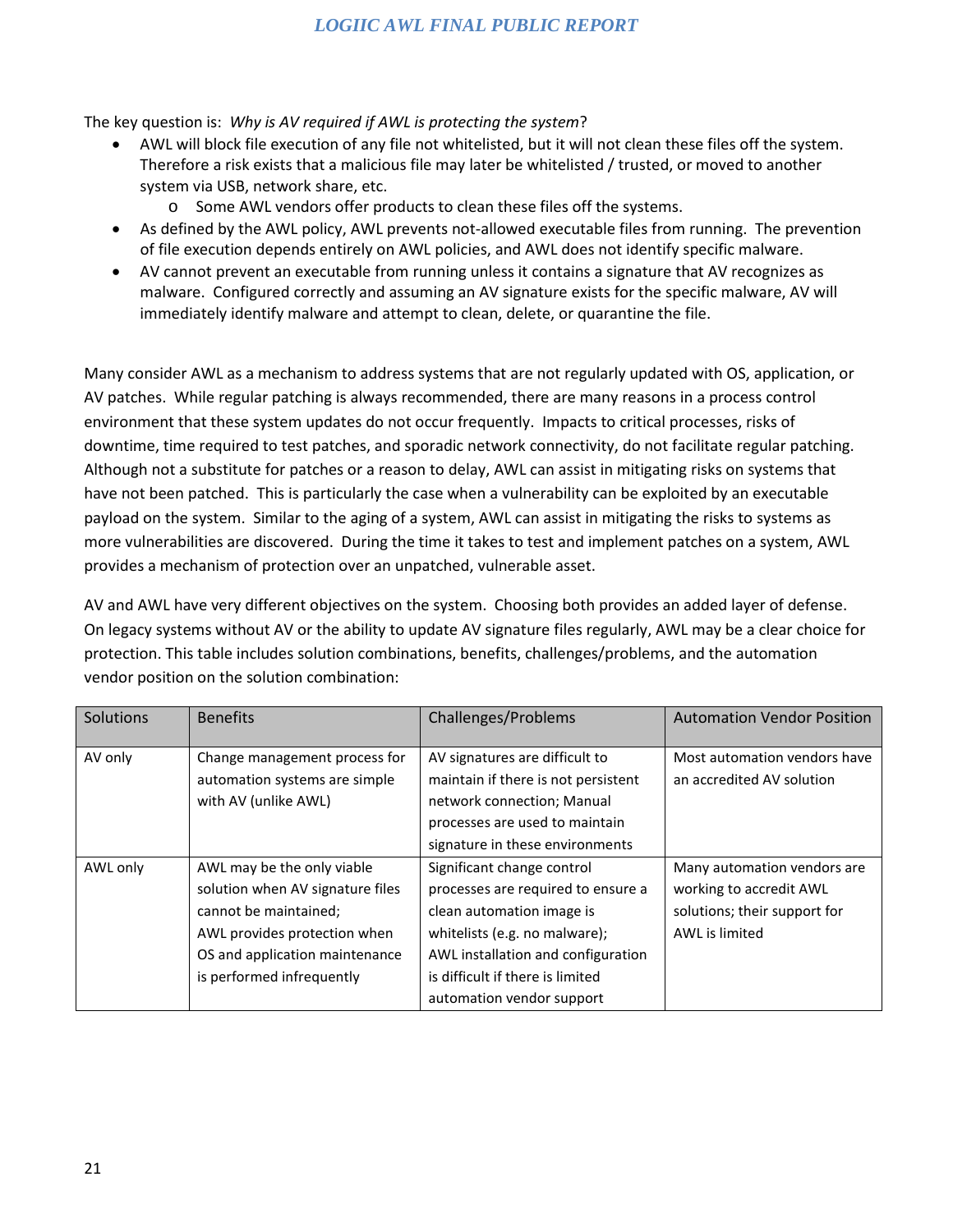| Solutions   | <b>Benefits</b>                                                                                                                                                                           | Challenges/Problems                                                                                                                                                           | <b>Automation Vendor Position</b>                         |
|-------------|-------------------------------------------------------------------------------------------------------------------------------------------------------------------------------------------|-------------------------------------------------------------------------------------------------------------------------------------------------------------------------------|-----------------------------------------------------------|
| AWL with AV | AWL provides some protection<br>from some zero-day exploits until<br>an AV signature is deployed;<br>AV protects against malware that<br>may have been whitelisted;<br>See above Benefits | AWL and AV solutions may hang<br>automation systems if they don't<br>work together well; a suite may be<br>required to prevent this problem;<br>See above Challenges/Problems | Automation vendors<br>recommend the combined<br>solutions |

#### <span id="page-21-0"></span>**5.6 Resources and Requirements in Managing AWL**

Many AWL implementation and management requirements and overhead are the responsibility of the asset owner. Although some automation vendors have accredited AWL solutions some are providing limited support for these solutions, particularly for ongoing maintenance. AWL implementation and management complexity and overhead appear to have weighed heavily on the selection of AWL solutions and accreditation choices made by the automation vendors.

#### **5.6.1 AWL Installation and Configuration**

Labor resources are required in planning the initial AWL installation, as well as carrying out the setup and configuration. Planning includes a close working relationship with the automation vendor and the AWL vendor. Some automation vendors are providing limited support for AWL solutions. Network structures, AWL server locations, and AWL client configurations should be considered. Depending on the connectivity and structure within the asset owner's network an AWL administrator may be able to simply roll-out an installation from the AWL server, or may need to visit each client (e.g. on air-gapped systems). After installation, a reboot may or may not be needed, depending on the product selected and required features (e.g. memory protection requires reboot). Depending on the criticality and complexity of the automation system a post-installation health check may be required along with system monitoring following AWL installation. Planning the AWL installation and rollout can take considerable amount of time depending on the complexity of the AWL product, the amount of automation vendor support for integration of the AWL solution, and staffing skill levels. Several data points suggest that installation time may average from a few minutes to one hour per AWL client system which is mostly dependent on the AWL solution selected.

#### **5.6.2 AWL Server Management**

After installation, it is likely that more than one AWL security policy or group of systems will be managed from the AWL server. A typical configuration of AWL would include different policies for different groups of systems. They might all be managed from one AWL server, but it's rare for all AWL systems to use the same policy. An AWL administrator is required to perform fine tuning of AWL policies deployed and enforced on one or more automation systems. This requires knowledge of automation vendor processes, as well as a good working relationship with the automation vendor for support. Automation vendors are likely to provide varying degrees of support for AWL based on their comments to LOGIIC. The tuning of AWL policies within a system or group of systems should not be underestimated. AWL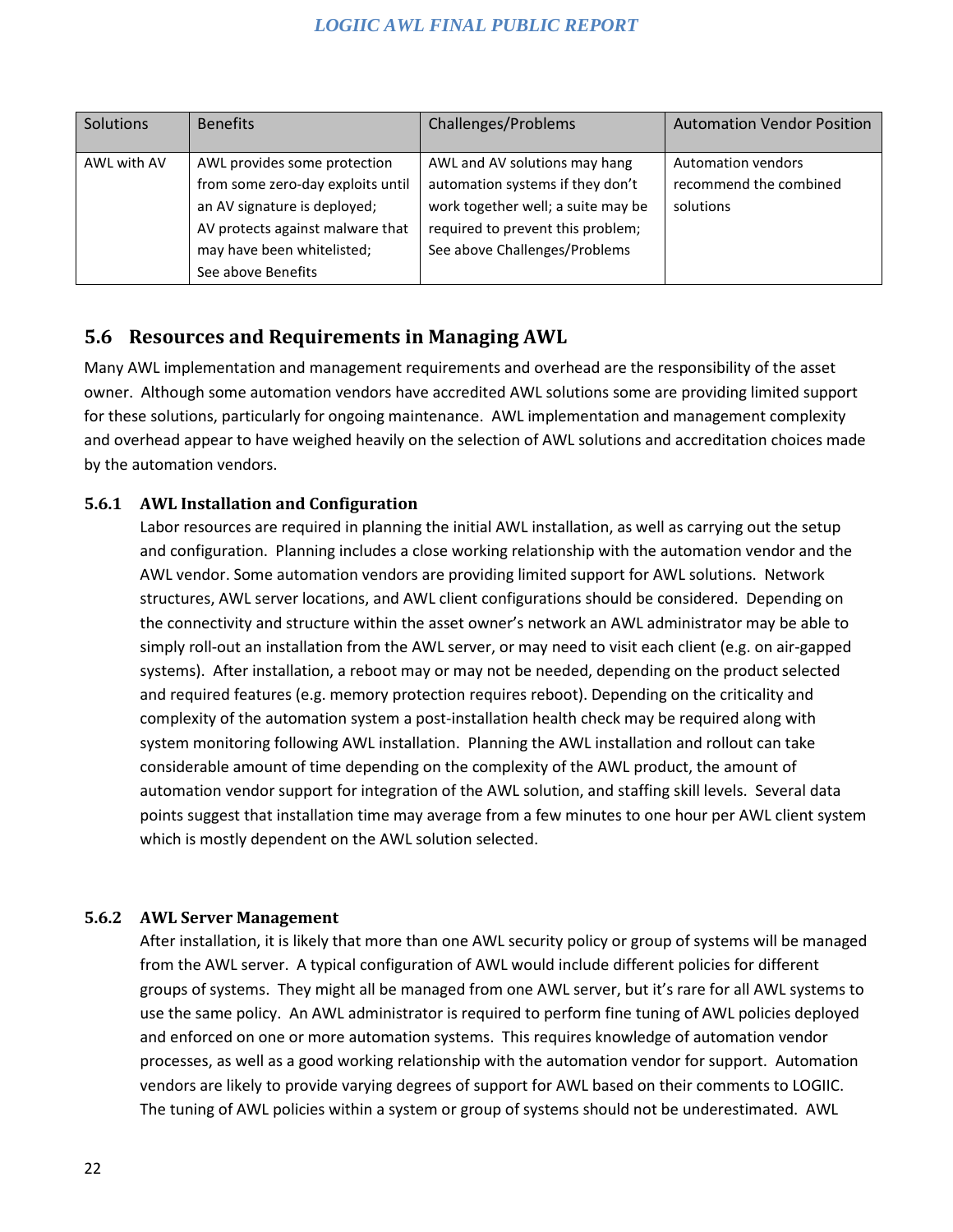tuning goals include ensuring operational processes execute while also deploying the security standards of the organization. Decisions on AWL operational modes, trust, user rights, as well as individual process and file allocations, are required. This highlights the need to choose an AWL product with a usable, intuitive interface that eases those decisions.

AWL server administrators are tasked with maintaining the highest level of security while still facilitating all critical operational processes. Like many security controls, over time AWL requirements are sometimes loosened to accommodate specific operations. AWL administrators perform periodic checks to ensure the automation systems are well protected and strong policies are enforced. Management of the AWL server is highly dependent on the size of the architecture, number of systems and systems that require a unique AWL policy, and complexity of the automation software. Asset owners should anticipate that resources will be required for continual management of any AWL solution.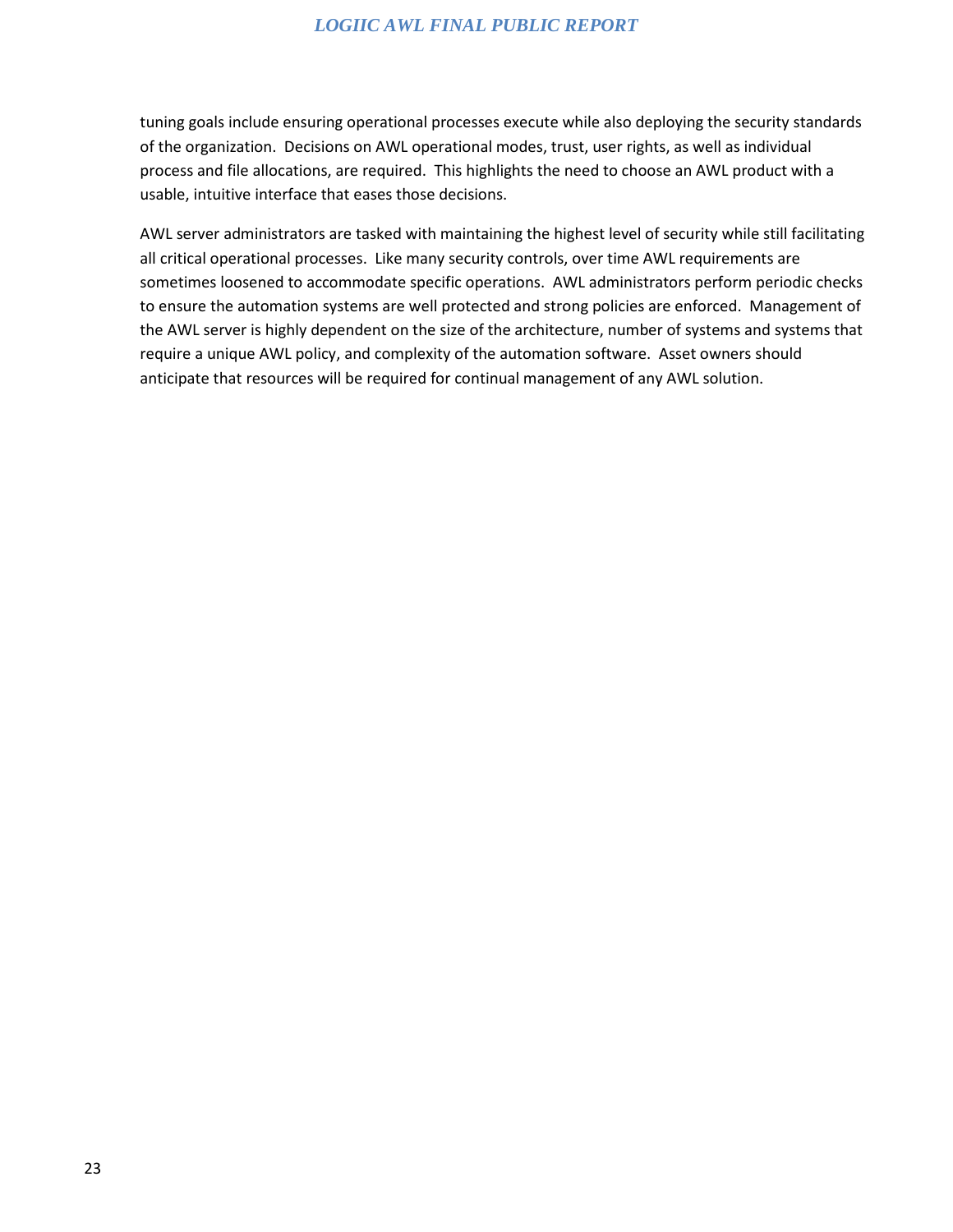#### **5.6.3 AWL Maintenance and Upgrades**

AWL is another piece of software installed on an automation system. It requires maintenance and upgrades like all other software. One advantage of AWL over AV is the length of time between maintenance and updates of AWL software. Daily DAT files are not required for AWL. Most AWL vendors issue hotfixes once per month, an update once per quarter and a major version upgrade once per year. AWL software maintenance likely would be deployed in conjunction with current automation vendor and OS maintenance cycles. AWL servers should also regularly be backed up, even if simply ghosting the system.

Note: To better understand how AWL impacts Change Management of Automation Systems, see [Systems Best Suited for AWL](#page-17-0)

AWL technology is not a fix-it-and-forget-it solution. However, if it is deployed on a system that changes infrequently, management of and interaction with AWL is greatly reduced.

#### <span id="page-23-0"></span>**5.7 Memory Protection**

Memory protection is separate from AWL, but it is either included with or offered as an optional product of AWL solutions. Memory protection is another important consideration in answering the AV/AWL question. AV does not normally provide memory protection. AV only does so depending on the signatures and behavior of the exploit. AWL can provide memory protection depending on the product and its configuration. In much of the LOGIIC testing, AV did not protect against a number of memory attacks, and depending on the AV product, it could be subverted easily by simply restoring quarantined files.

One AWL vendor in our lab test required signature updates to protect memory from the latest malware. Future threats and zero-day attacks make the decision about the value of AV and/or AWL more difficult to determine. It is difficult to protect against the unknown, but it can be assumed that attacks will become increasingly sophisticated and employ advanced attacks on memory. Stuxnet is a highly sophisticated threat and employed four zero-day attacks on Microsoft in addition to self-preservation and stealth capabilities while it awaited the presence of a suitable Siemens target. Protection may or may not include AV *and* AWL, but it should include the fundamentals of security such as access control, authentication, intrusion prevention, situational awareness, and incident response. Basic policies that address minor issues such as USB handling may prove to be invaluable in protecting against the next zero-day attack.

#### <span id="page-23-1"></span>**5.8 Device Control**

Device Control, the ability to block various devices (e.g. USB), is a separate from AWL, but it is either included with or offered as an optional product of AWL solutions. Device Control solutions vary greatly in their implementation which makes some solutions impractical for many companies. Some solutions block device drivers which may be difficult to implement and maintain.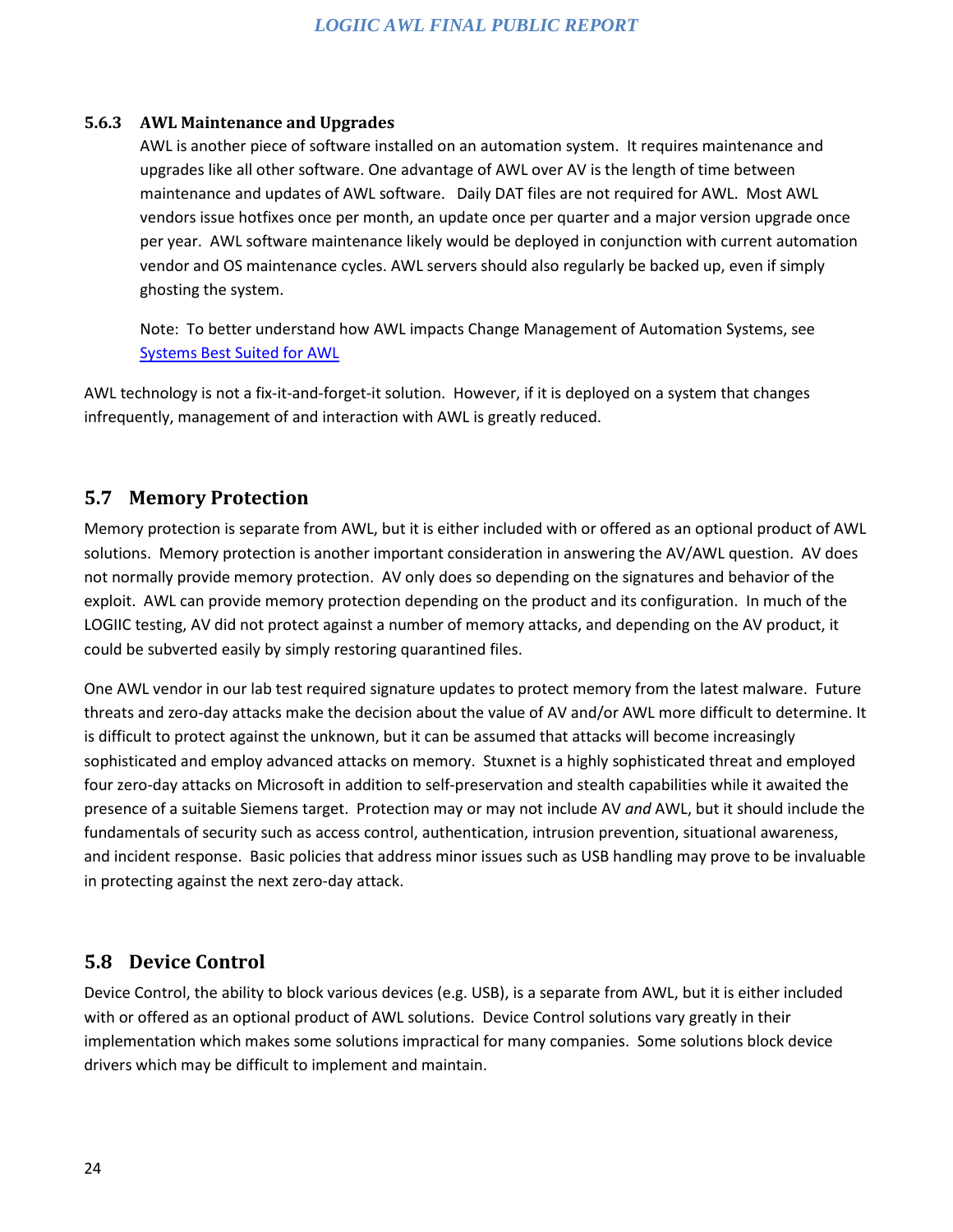#### <span id="page-24-0"></span>**5.9 AWL General Consideration**

These are some AWL general considerations:

| <b>General Issues</b>                                                                                  | Considerations that impact AWL                                                                                                                                                                                                                                                                                                                                                                                                                                                                                                                                                                                                                                                                                                                                                                                                                   |
|--------------------------------------------------------------------------------------------------------|--------------------------------------------------------------------------------------------------------------------------------------------------------------------------------------------------------------------------------------------------------------------------------------------------------------------------------------------------------------------------------------------------------------------------------------------------------------------------------------------------------------------------------------------------------------------------------------------------------------------------------------------------------------------------------------------------------------------------------------------------------------------------------------------------------------------------------------------------|
| Protection to prevent execution of compiled<br>files (programs)                                        | The majority of AWL tools focus on preventing execution of files<br>that have not been whitelisted. There are attacks that do not<br>add or modify executable files, such as when a whitelisted<br>application (e. g. a web browser or word processing application)<br>is tricked into doing something bad (e.g. executing malicious<br>code) on behalf of the attacker.                                                                                                                                                                                                                                                                                                                                                                                                                                                                         |
| Detecting when the executables have been<br>altered                                                    | AWL vendors verifying that executables have not been modified<br>which could introduce malware. Some AWL solutions use a hash<br>signature to ensure executables have not been modified.                                                                                                                                                                                                                                                                                                                                                                                                                                                                                                                                                                                                                                                         |
| Network communication between the AWL<br>client (e.g. HMI) and the AWL infrastructure<br>(e.g. server) | Like other services, many AWL vendors have dependencies on a<br>communications between the AWL server and AWL client which<br>can pose a challenge for control systems. Regardless of the AWL<br>product, changes to an AWL policy, and therefore a whitelist, are<br>not easily accomplished without connectivity back to an AWL<br>server or a highly controlled software packaging and distribution<br>process offered by some AWL vendors. Likewise, the ability to<br>group like systems and deploy a standard AWL policy across<br>those groups, means that individual systems with highly<br>specified security needs have an additional level of management<br>within the AWL server. Note: Firewall rules need to enable<br>connectivity between the AWL server and AWL clients (e.g. HMI)<br>when persistent connectivity is required. |
| Ability to build and distribute new whitelist<br>from AWL server to AWL client (e.g. HMI)              | Depending on the complexity of the network (e.g. air-gapped<br>systems) special processes will need to be developed to<br>distribute new whitelists from the AWL server to the AWL client                                                                                                                                                                                                                                                                                                                                                                                                                                                                                                                                                                                                                                                        |
| Maintaining the whitelist                                                                              | The whitelist must be maintained for automation vendor<br>updates, OS patches, and other third party applications including<br>trusted directories, trusted updaters, or trusted users. Asset<br>owners will need to determine the frequency that software<br>updates must be applied because of the complexity required to<br>maintain the whitelists.                                                                                                                                                                                                                                                                                                                                                                                                                                                                                          |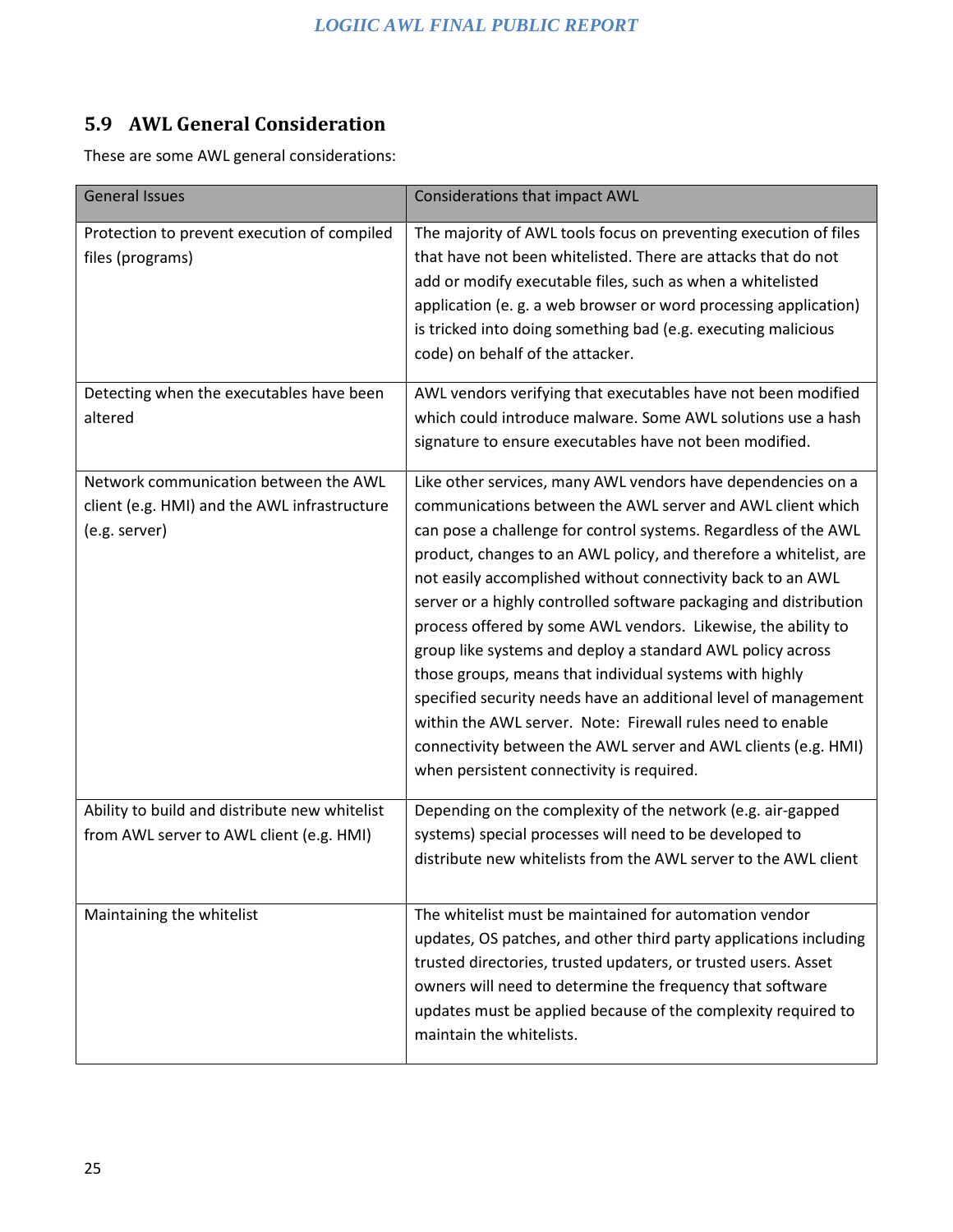| <b>General Issues</b>                                                                | Considerations that impact AWL                                                                                                                                                                                                                                                                                                                                                             |
|--------------------------------------------------------------------------------------|--------------------------------------------------------------------------------------------------------------------------------------------------------------------------------------------------------------------------------------------------------------------------------------------------------------------------------------------------------------------------------------------|
| Tuning and other processes required to                                               | Any file that is not on the whitelist is flagged, even if there is                                                                                                                                                                                                                                                                                                                         |
| introduce a new applications to the AWL                                              | nothing malicious about the file. This could cause problems in                                                                                                                                                                                                                                                                                                                             |
| environment                                                                          | terms of added workload for operators (i.e. responding to alerts)                                                                                                                                                                                                                                                                                                                          |
|                                                                                      | or even denial-of-service (DoS) of valid control system functions.                                                                                                                                                                                                                                                                                                                         |
| Limited support from automation vendor for                                           | Some automation vendors are not likely to maintain the                                                                                                                                                                                                                                                                                                                                     |
| AWL solutions and maintenance                                                        | whitelists required for their applications and some may provide                                                                                                                                                                                                                                                                                                                            |
|                                                                                      | limited support to asset owners.                                                                                                                                                                                                                                                                                                                                                           |
| Integrity of whitelist applications                                                  | If an attacker can get a bad executable on to the whitelist, the<br>bad executable will not be prevented from executing. This could<br>happen under these circumstances:<br>Existing (malicious) executables are added to the<br>whitelist (pre-existing or during AWL installation or<br>during a whitelist update processes)<br>Attacker creates seemingly legitimate digital signatures |
|                                                                                      | using stolen credentials (when digital signatures are<br>used to verify executable files)                                                                                                                                                                                                                                                                                                  |
| Complexity of applications                                                           | Some automation software is very complex which may require<br>authorization of a complete folder or executables. This can allow<br>malicious code to be introduced into the folder or to corrupt<br>existing executables.                                                                                                                                                                  |
| AWL as replacement for AV                                                            | AWL can be a counter measure for automation systems that<br>don't support AV or the AV signature files cannot be maintained.                                                                                                                                                                                                                                                               |
| Device control                                                                       | AWL vendors have different device control solutions using<br>different basic approaches. Some vendors include device control<br>as part of application whitelisting while other have it as a<br>separate product.                                                                                                                                                                          |
| <b>Memory Protection</b>                                                             | Configurations required for memory protection vary which can<br>cause heavy resource (CPU) utilization and can be challenging to<br>configure and maintain depending on the product.                                                                                                                                                                                                       |
| Ensuring the AWL client doesn't have<br>malicious code before creating the whitelist | Before beginning to deploy an AWL solution the asset owner<br>must be confident that the system has no malicious applications<br>on the device. All executables on the device will be able to<br>execute without challenge once the whitelist is created.                                                                                                                                  |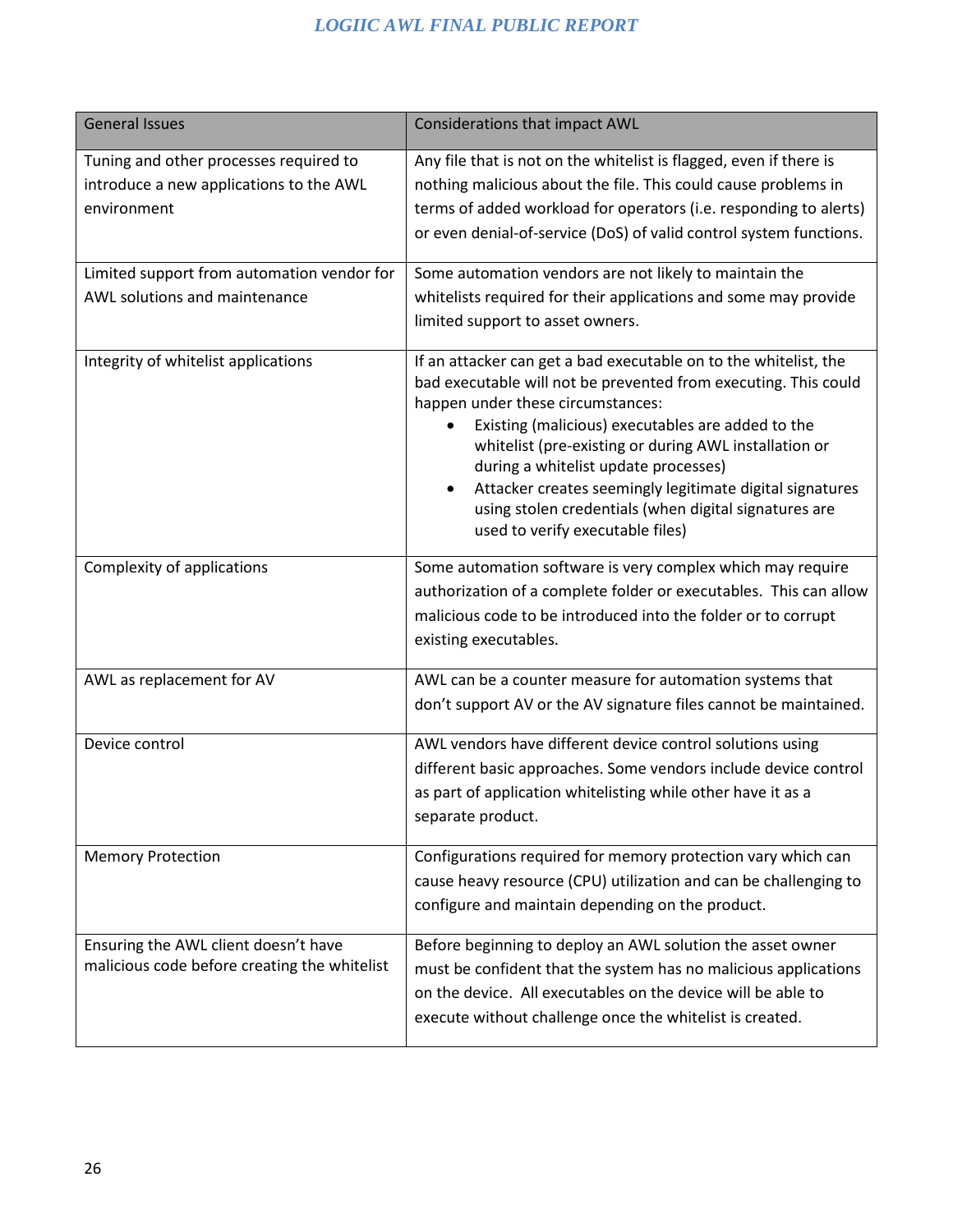| <b>General Issues</b>                                           | Considerations that impact AWL                                                                                                                                                                                                                                                                    |
|-----------------------------------------------------------------|---------------------------------------------------------------------------------------------------------------------------------------------------------------------------------------------------------------------------------------------------------------------------------------------------|
| Multi-vendor environments (automation<br>application diversity) | Special consideration should be made that a one size fits all<br>rarely exists. Multiple AWL solutions may have been deployed<br>to match the automation applications used at your company.<br>Accreditation of AWL solutions by automation vendors is critical<br>to many asset owners.          |
| Frequency of change                                             | AWL solutions works best for systems which don't change often.<br>Therefore, systems that change infrequently or perform the<br>same functions routinely are best suited for AWL.                                                                                                                 |
| Legacy systems and applications                                 | AWL support may not extend to some legacy systems. AWL can<br>be used for currently and future supported Windows systems.<br>Systems that will be in-service for many years will likely benefit<br>the most from AWL in later years of service (e.g. when they are<br>considered legacy systems). |

#### <span id="page-26-0"></span>**5.10 Attributes to Consider when selecting AWL solutions**

The decision to employ AWL and the subsequent product choice is greatly dependent on the host systems and the goals of the asset owner. While there are many specifics in this report, such as the differences between AWL solutions, variations in performance of AWL against a particular exploit, there are many similarities between AWL products that result in overarching characteristics to be considered. The following table describes some of the characteristics to consider when selecting and planning deployment of AWL:

| Potential Issue Impacting AWL Selection          | Considerations when selecting AWL                                                                                                                                                                                              |
|--------------------------------------------------|--------------------------------------------------------------------------------------------------------------------------------------------------------------------------------------------------------------------------------|
| Asset owner main security objectives             | The asset owner should define their security objectives<br>to determine if AWL is the best solution for their<br>company and/or specific automation systems                                                                    |
| Criticality and risk of automation system        | Assess the criticality and risks of automation systems<br>to determine if the additional cost and effort required<br>to deploy AWL is justified                                                                                |
| AWL products accredited by the automation vendor | Identify the AWL solution(s) accredited by automation<br>vendors and determine if the solution(s) meet your<br>needs and possible effort to accredit other AWL<br>solutions or consequences of using unaccredited<br>solutions |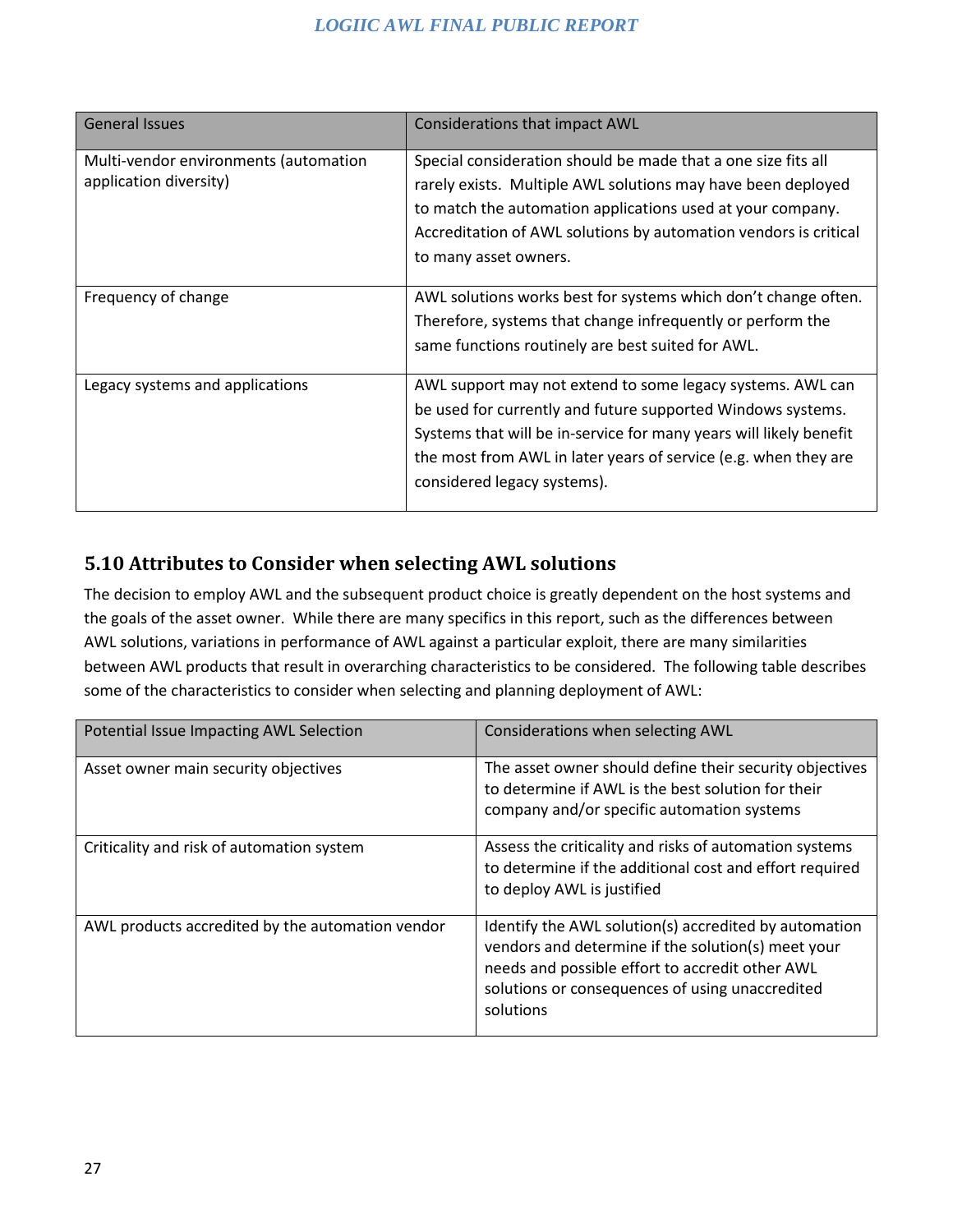| <b>Potential Issue Impacting AWL Selection</b>                            | Considerations when selecting AWL                                                                                                                                                                                                                                                                                                                                                                                                                                                                                                                                       |
|---------------------------------------------------------------------------|-------------------------------------------------------------------------------------------------------------------------------------------------------------------------------------------------------------------------------------------------------------------------------------------------------------------------------------------------------------------------------------------------------------------------------------------------------------------------------------------------------------------------------------------------------------------------|
| AWL product features and characteristics                                  | Determine the importance of various AWL product<br>features and characteristics relative to your assets,<br>including memory protection, device control, etc.;<br>Memory protection solutions vary in effectiveness,<br>maintenance (e.g. require signature updates and/or<br>custom rules), and/or may require excessive<br>automation resources (e.g. CPU); Device Control varies<br>in its implementation which may make it impractical to<br>maintain                                                                                                               |
| AWL product vs. security software suite required to<br>integrate with AV  | Understand the viability of using a AWL product with<br>your existing AV solution to determine if a security<br>suite should/must be used; some AWL solutions don't<br>work well with some AV solutions; An AWL/AV suite<br>often works together better than heterogeneous<br>solutions                                                                                                                                                                                                                                                                                 |
| Organizational cost objectives                                            | Understand AWL Total Cost of Ownership including:<br>Software costs based on AWL solution architecture<br>$\bullet$<br>AV transition costs if replacement/suite is required<br>$\bullet$<br>Labor costs based on complexity required to use<br>$\bullet$<br>and administer the AWL solution<br>Cost associated with maintaining the AWL solution<br>$\bullet$<br>in air-gapped and remote systems (particularly<br>with low-bandwidth)<br>Note: AWL has costs that should be considered that<br>are similar to the introduction of any other new tool or<br>technology. |
| Structure of automation network and architecture                          | Comparing your BPCS connectivity, remote sites, and<br>staff skills to AWL Architecture and support<br>complexity; Air-gapped and remote systems<br>(particularly with low-bandwidth) may create<br>significant challenges for some AWL solutions which<br>require a persistent network connection to the AWL<br>server                                                                                                                                                                                                                                                 |
| Age of automation system and typical Asset Life Cycle<br>for BPCS systems | Older automation systems benefit more from AWL<br>capabilities because newer systems have built-in<br>security controls that prevent malware even if AWL is<br>not present                                                                                                                                                                                                                                                                                                                                                                                              |
| Legacy support by AWL vendors                                             | Identify legacy automation system needs and compare<br>to AWL solution offering; AWL legacy system support<br>varies and should be identified when selecting the<br><b>AWL solution</b>                                                                                                                                                                                                                                                                                                                                                                                 |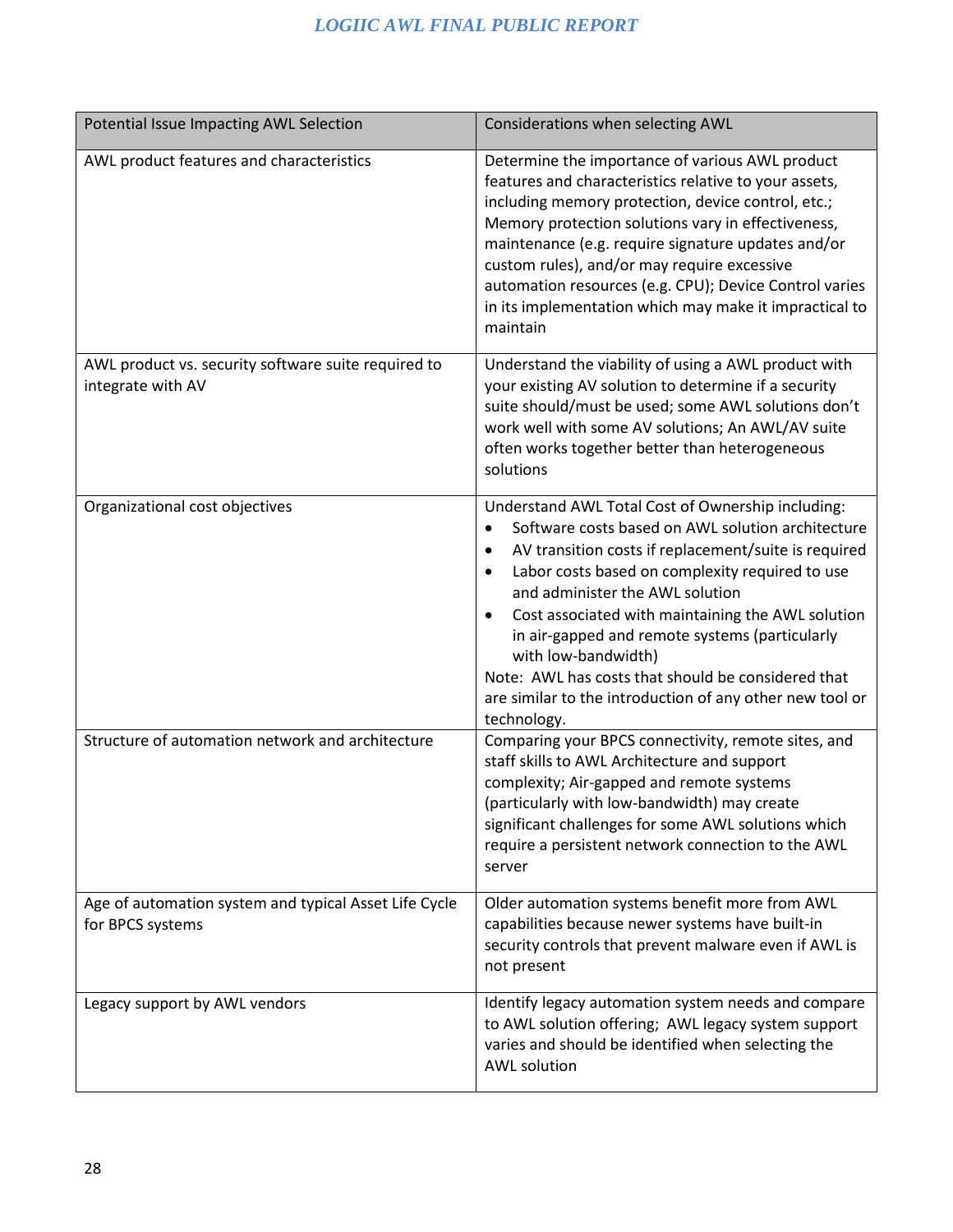| Potential Issue Impacting AWL Selection       | Considerations when selecting AWL                                                                                                                                                                                                                                                                                                                                                              |
|-----------------------------------------------|------------------------------------------------------------------------------------------------------------------------------------------------------------------------------------------------------------------------------------------------------------------------------------------------------------------------------------------------------------------------------------------------|
| Organizational capability of automation staff | Consider likely organization capabilities required to<br>support AWL; AWL solutions vary in the complexity<br>required to use and administer them; also the ability<br>to administer and package AWL updates centrally<br>varies which may have significant impact at air-gapped<br>and remote sites (particularly with low-bandwidth);<br>identify AWL training required for the organization |
| Resource load on automation system            | Evaluate the likely resource load on the automation<br>system (CPU usage and memory) which varies by AWL<br>product and/or Automation Application                                                                                                                                                                                                                                              |
| AWL solution requirements                     | Determine how the AWL solution is architected (e.g.<br>AWL server hardware, software distribution, etc.) and<br>how that will impact your deployment; AWL solution<br>architecture (e.g. need for persistent connectivity with<br>AWL clients) can be challenging in air-gapped and<br>remote sites (particularly with low-bandwidth)                                                          |
| AWL tuning, maintenance, and software updates | Understand the complexity required to tune, maintain,<br>and update the AWL software; Understand the need<br>and complexity of AWL software maintenance and<br>AWL end-of-life timing                                                                                                                                                                                                          |
| AWL working with complex automation software  | Determine how effective the AWL solution will work<br>with the automation solution based on the complexity<br>of the automation architecture; Some AWL solutions<br>cannot work with the automation software without<br>granting full access to the automation file folder                                                                                                                     |
| AWL support by multiple automation vendors    | Identify the AWL solutions accredited by the primary<br>automation vendors used in your company; Try to<br>reduce the diversity of AWL solutions when practical;<br>there are likely limitations to your ability to use a<br>single AWL server to support your enterprise                                                                                                                      |
| AWL Client Reboot requirements                | Understand if a reboot is required to install the AWL<br>client and how that will impact critical automation<br>systems; A reboot is typically required to have robust<br>memory protection capabilities                                                                                                                                                                                       |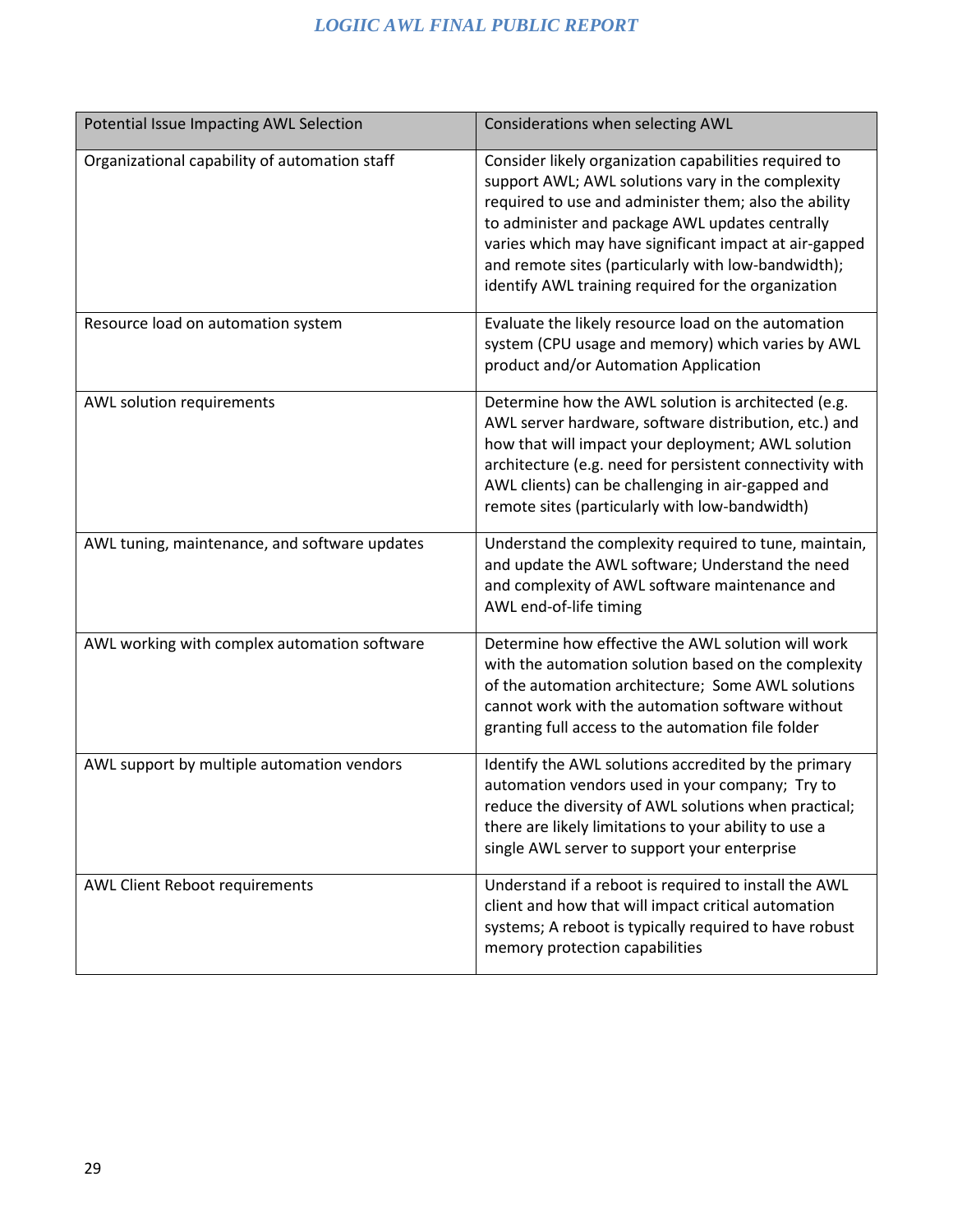#### <span id="page-29-0"></span>**5.11 Stuxnet**

Although overall cybersecurity is an objective of AWL in operational environments, threats that specifically target or affect control systems are the highest priority within the automation community. Stuxnet and Duqu are examples, and both exploits were tested during the project. In every assessment, publicly available Stuxnet exploits were launched on systems with AWL. In every test case, AWL successfully blocked the execution of the exploit, regardless of the presence of AV. Exploit code that requires non-whitelisted file execution is exactly the threat that AWL protects against. Memory attacks and zero-day attacks may be more difficult to protect against, but in the case of Stuxnet, AWL performed very well.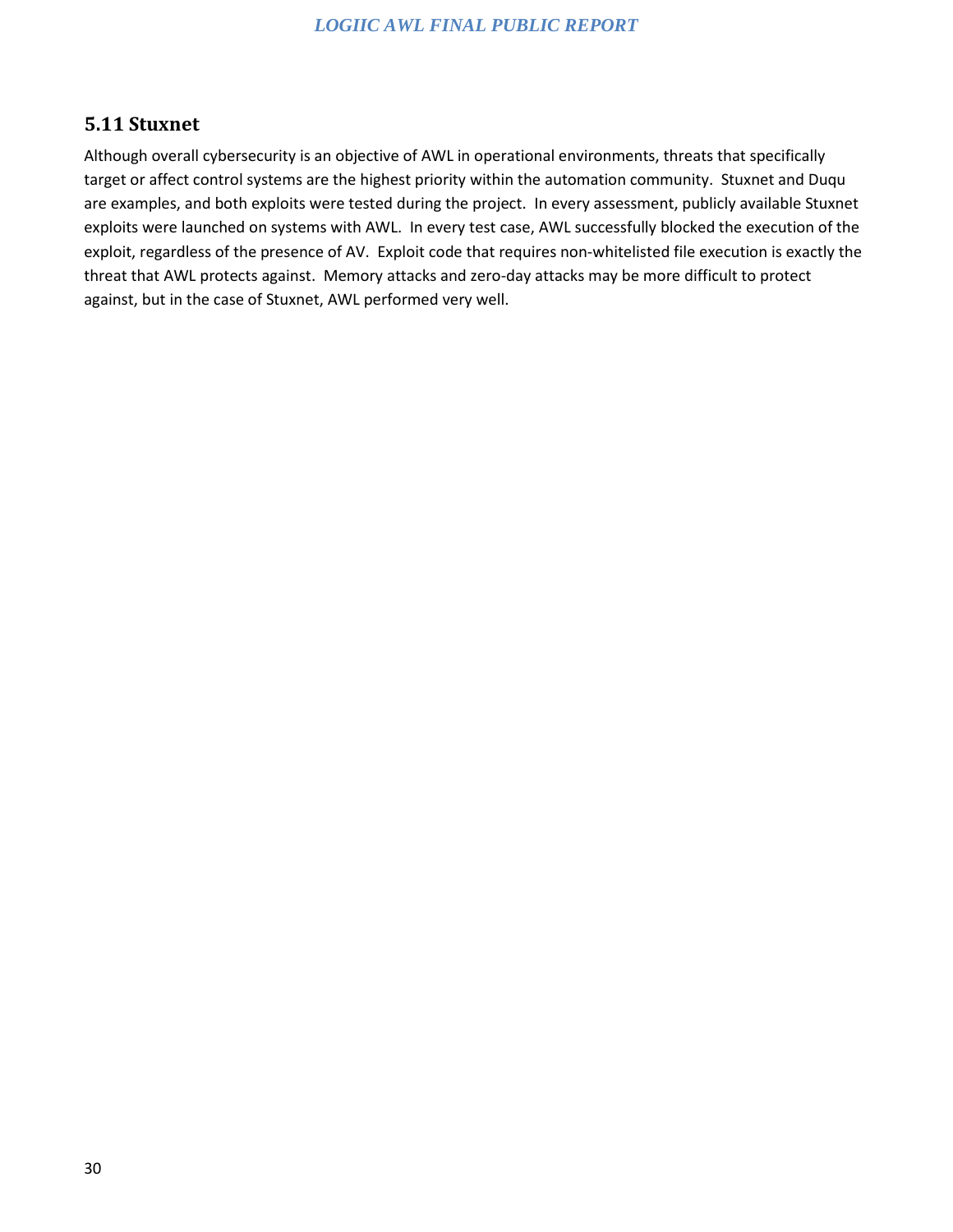## <span id="page-30-0"></span>**6 CONCLUSIONS**

AWL technology provides a significant layer of protection to preserve a system by protecting against unauthorized file execution. Other layers of defense often provided as part of or as an option of AWL are advanced memory and device protection.

AWL does not introduce any new security risks based on our test results, but there is a significant change control effort. Some critical processes (e.g. change management) are much more complex with AWL. AWL should be considered as one tool in a comprehensive security plan for the operational environment. Operational environments and resource limitations create the desire for "one size that fits all" AWL solution for a single company. AWL requires structured management, including management of change, back-up and restoration, and development of staff competencies. An initial study is required to select the best AWL solution that fits a specific company environment. Although AWL doesn't have significant impact on the resource utilization memory protection can cause heavy resource (CPU) utilization and can be challenging to configure and maintain depending on the product.

Many attributes of AWL should be evaluated when defining an AWL implementation. In addition to technical capabilities and functionality, the usability of AWL with automation vendor software is extremely important. Support by the automation vendor for the AWL solution can ensure AWL provides maximum security with no impact to critical automation processes. Particular attention should be paid to impacts AWL may have on critical processes during the development, testing, patching, maintenance and operational phases. AWL may provide many benefits but requires engagement of both Automation Vendor Support and the Asset Owner as well as an on-going investment of time and personnel competencies development.

No one is able to predict the future complexity of malware and other possible attack vectors. Cybersecurity professionals must be vigilant to continually monitor the evolving attack methods and deploy layered defenses. AWL is one example of a technology choice that is currently available to the public.